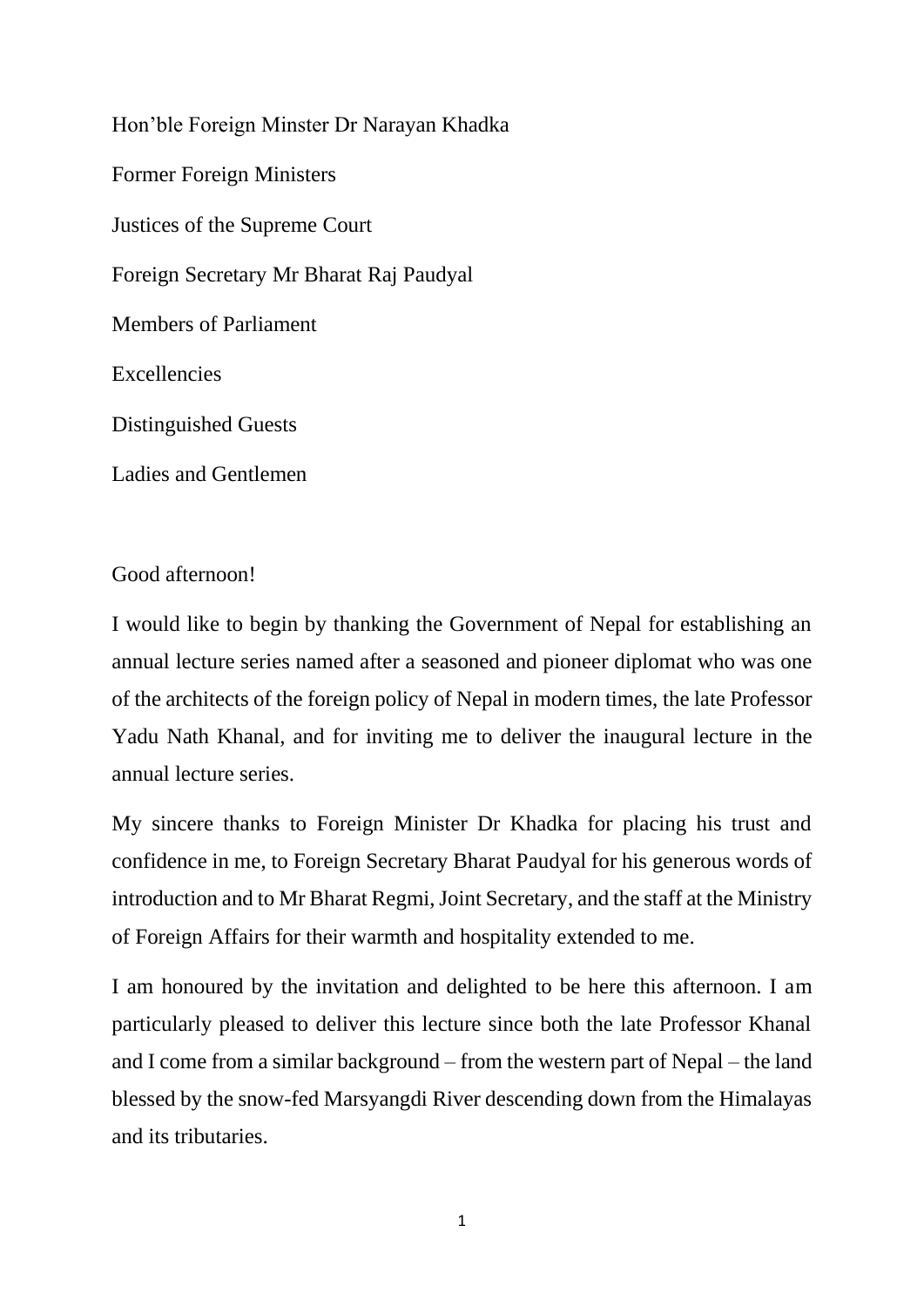I have a particular fascination with the Gandaki river which is a major tributary to the River Ganges – the holy river. Early on in my academic career I published a book on international watercourses law for the twenty-first century, with particular reference to the management, conservation, and equitable utilisation of the water resources of the Ganges River basin. 1

Ever since my time as a legal officer in the International Law and Treaties Division of the Ministry of Law & Justice, I have sought to develop myself as an international lawyer ready and willing to serve the governments of Nepal on close to every major area of international law pertaining to the conduct of Nepal's foreign policy.

Today, I feel privileged to have this opportunity to present my views on Nepal's foreign policy to such an august gathering.

I would like to take this opportunity to pay my tribute to successive rulers of Nepal since its unification, including King Prithvi Narayan Shah the Great, the unifier of the nation who laid the foundation of Nepal's foreign policy, Rana Prime Ministers Jung Bahadur Rana and Chandra Shamsher JBR who successfully safeguarded Nepal's independence during the period of aggressive colonisation of Asian and African territories by the European powers, King Mahendra and Prime Minister BP Koirala who strengthened Nepal's external relations on the basis of sovereign equality with its immediate neighbours and extended Nepal's relations with countries far and wide, King Birendra for his innovative proposal to have Nepal declared as a Zone of Peace, and Prime Minister Sher Bahadur Deuba and former Prime Ministers Girija Prasad Koirala, Krishna Prasad Bhattarai, K.P. Oli, Sushil Koirala, Prachanda, Madhav Nepal,

<sup>1</sup> Surya P. Subedi (ed.), *International Watercourses Law for the 21st Century: The Case of the River Ganges Basin* (Ashgate Publishing, Aldershot, 2005) (editor and lead author).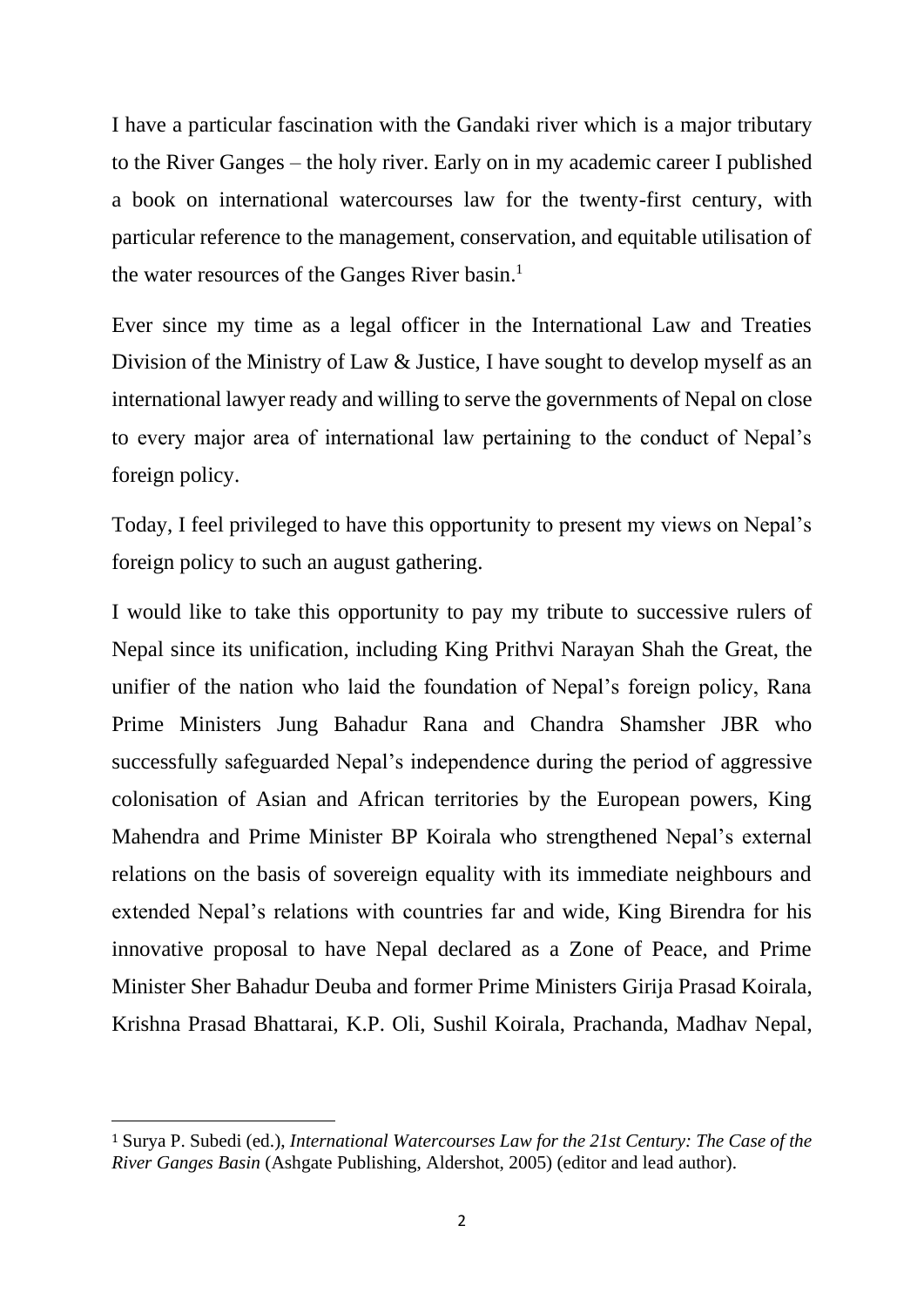Jhalanath Khanal, and Dr Baburam Bhattarai for taking wise decisions to safeguard Nepal's national interests on major foreign policy issues of the day.

I should state here that the 104 years of old Rana oligarchical rule hindered Nepal's progress to modernity and King Mahendra was wrong to dissolve an elected parliament, derail Nepal's journey to democracy, and imprison B.P. Koirala and many other elected representatives of the people. However, that does not diminish the significance of many bold decisions he took on foreign policy matters to assert Nepal's freedom of action and defend the sovereignty and independence of the country during tumultuous time in South Asia. Therefore, history is grateful to Rana Prime Ministers Jung Bahadur Rana, Chandra Shamsher JBR, and King Mahendra with regard to their contribution to foreign policy matters.

I propose this afternoon, if I may, to present my analysis of 'Nepal's foreign policy: past, present and future'. My analysis is informed by my own research in international law aspects of Nepal's external relations and those of others who have laboured in this area including Professor Yadu Nath Khanal.

#### The Past

Nepal is an ancient State that has existed in various forms for more than 2500 years. The existence of Nepal is mentioned in religious scriptures of ancient Hindu and Buddhist civilisations. Neolithic tools found during excavations in the Kathmandu Valley indicate that people were living in the Himalayan region in the far distant past. The *Mahabharat* and other legendary epics mention geographical names and ethnic groups associated with Nepal, such as the Kiratas of Nepal. As I have outlined in my recent book on '*Human Rights in Eastern*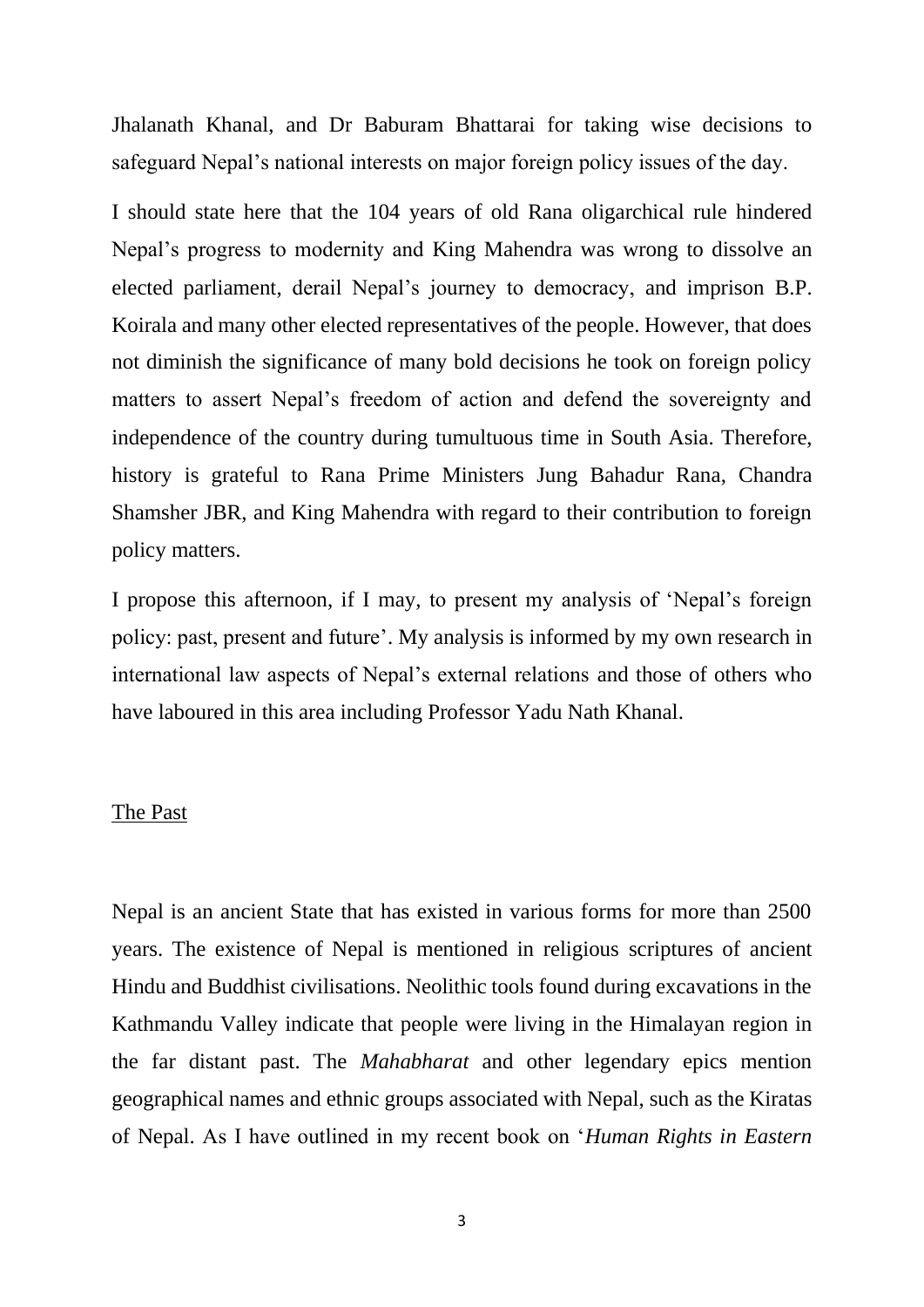$Civilisations$  (published by Edward Elgar in the UK),<sup>2</sup> the international law concept of *Panchsheel* has its roots in Nepal, the land of Lord Buddha.

The Principles of *Panchsheel* were not invented but were developed over time based on Hindu-Buddhist philosophies, including notions such as "live and let live", "the world is one family" (वसुधैव कु टुम्बकम्) and the Buddhist *Pañcasīla* or Five Virtues, including non-violence.

From studying the *Shanti Parva* of the *Mahabharat* and other scriptures, it becomes clear that this part of the world has had some form of the law of nations or *jus gentium* dealing with matters of inter-state negotiations, conclusion of treaties and humanitarian law or the laws of war before the development of modern international law in Europe.

The history of modern Nepal began in the 16th century with the founding of the House of Gorkha by Dravya Shah in the western hills of Nepal in 1559. When Prithvi Narayan Shah ascended to the throne of Gorkha, he began a campaign to unify the country which had remained divided into several principalities. He largely succeeded in his campaign and his coronation as the King of Nepal took pace in 1768. This was the time when the American Revolution for independence was gathering pace and Britain had asserted control over vast swathes of land across the globe.

Prithvi Narayan Shah's description of Nepal as "a yam between two stones", referring to the Celestial Empire of China to the North and the 'Emperor of Seas' to the South, i.e., British India, summed up Nepal's position at the time. It is the first major statement on Nepal's foreign policy which has not only entered the psyche of the people of Nepal but has also guided foreign policy makers.

<sup>2</sup> Surya P. Subedi, *Human Rights in Eastern Civilisations: Some Reflections of a Former UN Special Rapporteur* (Edward Elgar Publishing, Cheltenham, 2021).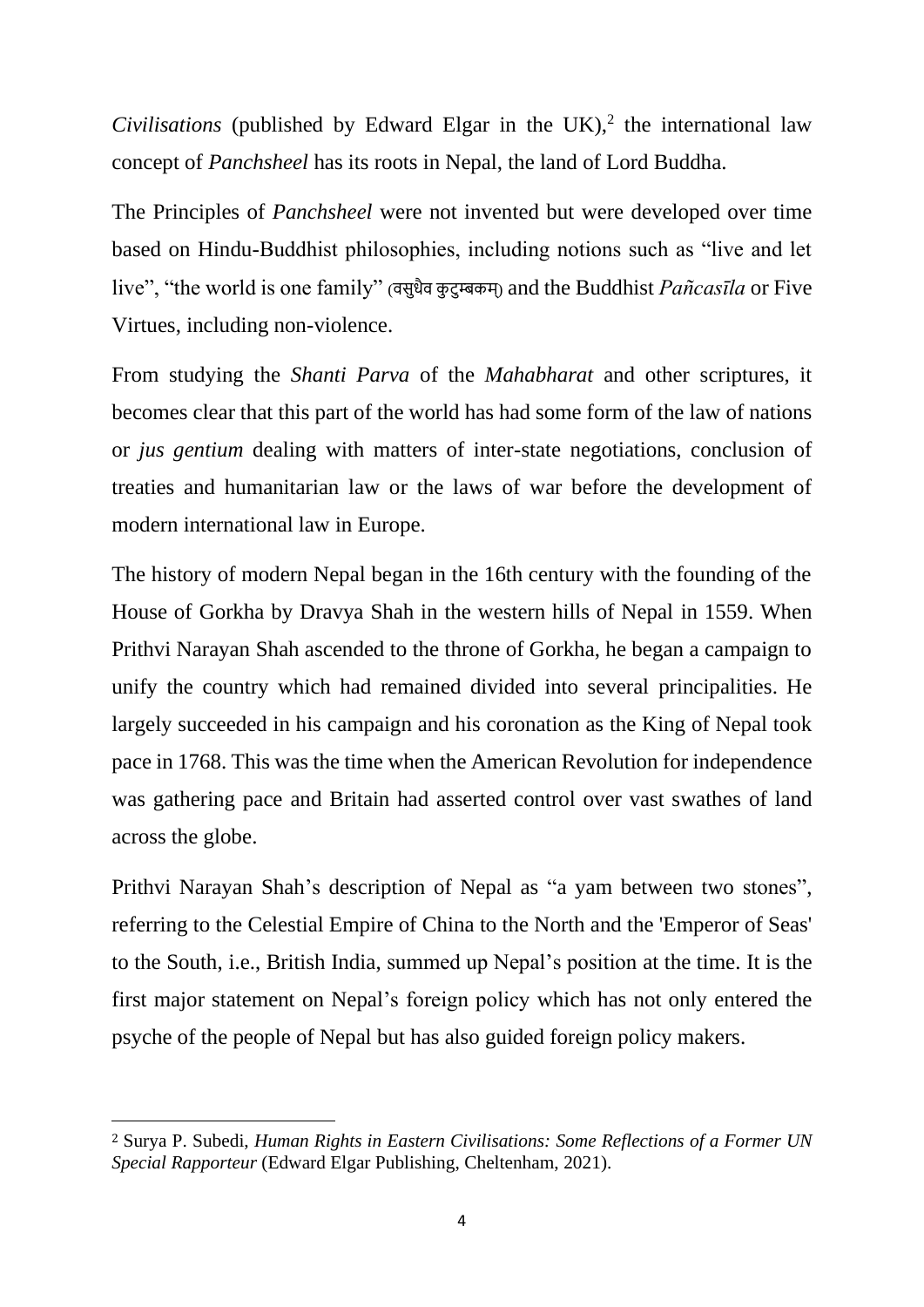The campaign of territorial expansion, which was started by Prithvi Narayan Shah, was extended by his successors towards the east and west of Nepal through the Himalayan belt for almost 1,500 kilometres from the western boundary of Garhwal, India, through the territory of Sikkim in the east. However, much of the territory gained had to be ceded to British India under the Treaty of Sugauli in the early nineteenth century when Nepal lost the Anglo-Nepalese War of 1814–16. The war broke out mainly as a result of the British campaign for expansion of their Empire in South Asia. The British desire was to bring all smaller territories south of the Himalayas within its control to consolidate British rule in India.

Nepal resisted the aggression but was forced to sign a peace agreement with unfavourable terms. This is the second milestone in the annals of Nepal's external relations. The boundary set by the Treaty of Sugauli remains valid to this day, and it has defined the place of Nepal in its dealings with its southern neighbour ever since. All successive governments of Nepal pursued a policy of isolation and some kind of rapprochement with the rulers of British India. Pleased with the cooperation received from Nepal, the British establishment went as far as to confer upon Rana Prime Minister Chandra Shamsher JBR the honorary degree of Doctor of Civil Law (DCL), the highest accolade of the University of Oxford, in 1908 and he received it from the hands of Lord Curzon, the Chancellor of the University, during his visit to Great Britain.

By maintaining cordial relations with British India, Nepal regained some of the lost territory and was able to secure a formal recognition of its independence and sovereignty through the 1923 treaty concluded with Britain during the height of the British imperial power. This is the third major development in the history of international relations of Nepal.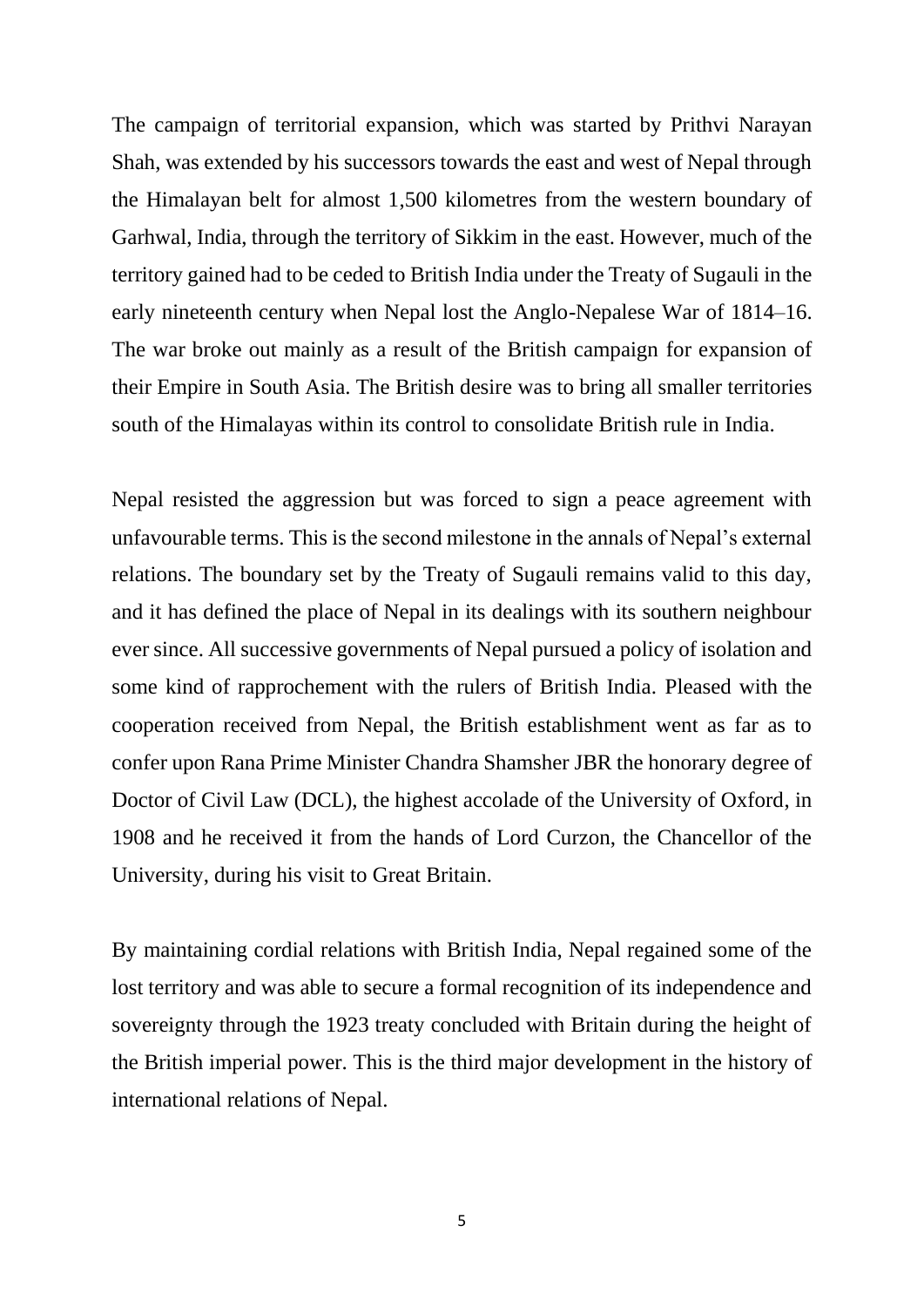The fourth major development in Nepal's international relations took place in the immediate aftermath of the Second World War and the establishment of the UN when Nepal established diplomatic relations with the United States, concluding a treaty of friendship and commerce on 25 April 1947.

The fifth event of significance for Nepal is the conclusion of the 1950 Treaty of Peace and Friendship with independent India following the British withdrawal from South Asia. This treaty is significant for two main reasons: first it was more or less a modified version of the 1923 Treaty with Britain, and second it defines the nature and scope of Nepal's relations with India. This treaty remains controversial for several reasons. My article on this treaty, which was published in 1994 in the *Asian Survey*, 3 the journal edited by the legendary Professor Leo Rose of the University of California, is widely regarded as an authoritative statement on the status, nature, and scope of this treaty. I refer anybody interested in this subject in greater detail to this article.

The sixth major milestone in Nepal's external relations is its membership of the United Nations in 1955, which was followed by an ambitious extension of Nepal's external relations under the leadership of King Mahendra and Prime Minister BP Koirala; and both of them benefited greatly from the wisdom and foresight of a number of luminaries of the time, including Professor Yadu Nath Khanal in whose honour we are holding this lecture today.

Nepal's attempt to protect itself from any untoward developments in the region and any potential outside interference led to the proposition by King Birendra in that Nepal be declared as a Zone of Peace. It was an innovative idea designed to

<sup>3</sup> Surya P. Subedi, 'India-Nepal Security Relations and the 1950 Peace and Friendship Treaty: Time for New Perspectives', 34(3) *Asian Survey* (University of California Press, 1994), pp.273–284.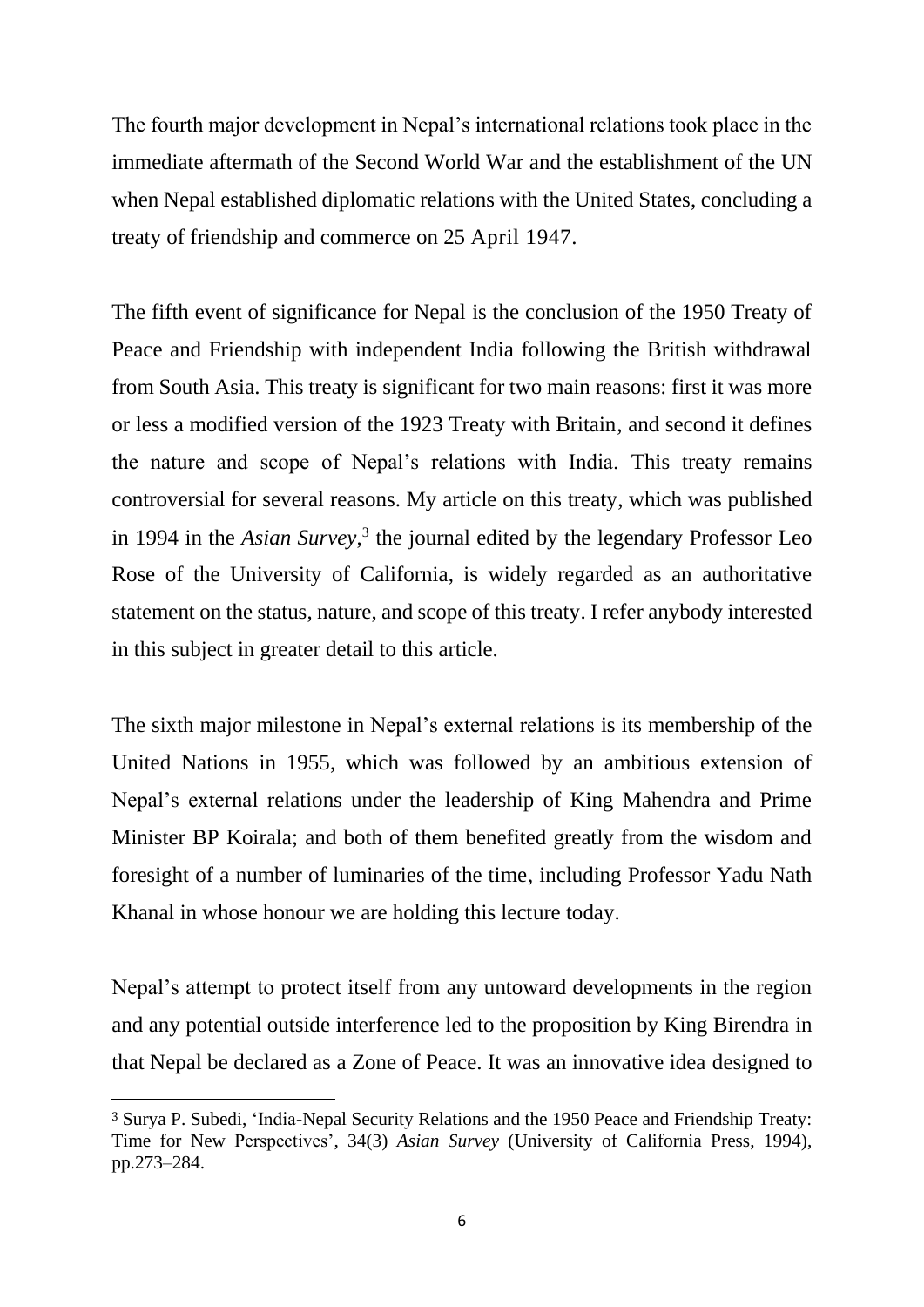seek international endorsement of Nepal's status as a peace-loving, independent, and traditionally neutral country when South Asia was going through challenging times. The proposal was also consistent with the centuries old foreign policy of Nepal pursued since the time of King Prithvi Narayan Shah. The support of a considerable number of states, including the United States, for this proposal was a major triumph for Nepal's foreign policy.

Nepal has reached out to other nations and played an important role in international organizations such as the United Nations. Nepal is a regular contributor to the peacekeeping operations of the UN. As a land-locked country, Nepal has been at the forefront of the efforts to secure the rights of land-locked countries in international law, especially during the negotiations on the 1982 UN Convention on the Law of the Sea. Overall, the conduct of Nepal's foreign policy has largely met the three essential conditions - or three Cs - of a sound foreign policy, i.e., continuity, consistency, and credibility. Most of the decisions taken by various successive governments on major international issues, whether within the United Nations or outside, have been principled, demonstrating Nepal's faith in international law, including the principles of the Charter of the UN.

#### The Present

Nepal's foreign policy tends to be in the pursuit of three main objectives: first, asserting and protecting Nepal's freedom of action and maintaining its own equilibrium vis-à-vis its two larger neighbours; second, economic development; third, upholding the principles of *Panchsheel* and the Charter of the UN, and strengthening the rules-based international order. However, Nepal's foreign policy continues to be affected by its geo-strategic location between the two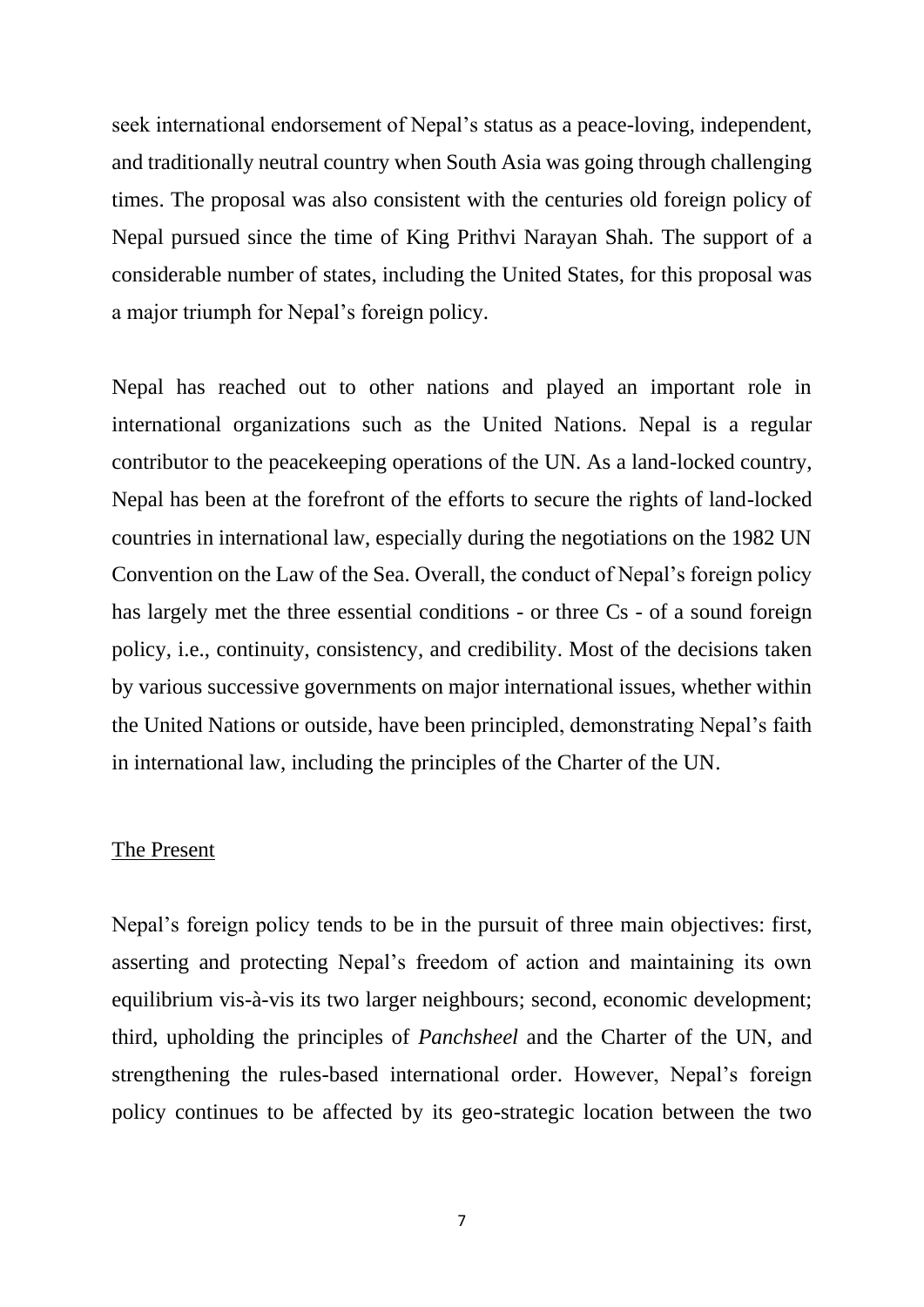giants of Asia and preoccupied by its attempt to maintain a balance between these powerful neighbours. This does not have to be so.

Like any other nation, Nepal has its own challenges and opportunities offered by the fast-changing world events and the dynamics of the rapidly evolving formal and informal alliances of nations for various purposes. Professor Yadu Nath Khanal wrote about the "somewhat sombre mood",<sup>4</sup> caused by the fact that as a least developed country with a small volume of international trade and not much to offer by way of give-and-take, Nepal has little to offer to countries such as the United States to attract adequate attention.<sup>5</sup> However, his assessment that the Nepalese ambassador to Washington DC, among the ambassadors of prosperous and powerful countries, was a lonely ambassador, was informed by the conditions that prevailed in the 1960s and 1970s.

Today's world is very different. Nepal as "a yam between two stones" is a story of yesterday. It is a constraining notion that limits Nepal's global ambitions and restricts Nepal to managing bilateral relations between the immediate neighbours. Nepal does not have to be shackled by this mind-set in today's world of globalisation of thoughts, ideas, and connectivity in different areas of human activity.

Globalisation and social media have revolutionised human civilisation in the past few decades. There is an ever-growing global interest in the values of the East since Eastern concepts such as non-violence, yoga, vegetarianism, nirvana, karma, meditation, and mindfulness, all informed by the teachings of Buddha, have become global phenomena. Hence, Nepal as the land of Buddha, has much to offer to the world and the world is increasingly attracted to Nepal.

<sup>4</sup> Y.N. Khanal, *Essays in Nepal's Foreign Affairs* (Murari Prasad Upadhyay, Kathmandu, 1988), p.6 (Introduction).

<sup>5</sup> Y.N. Khanal, *op.cit*., pp.134-135.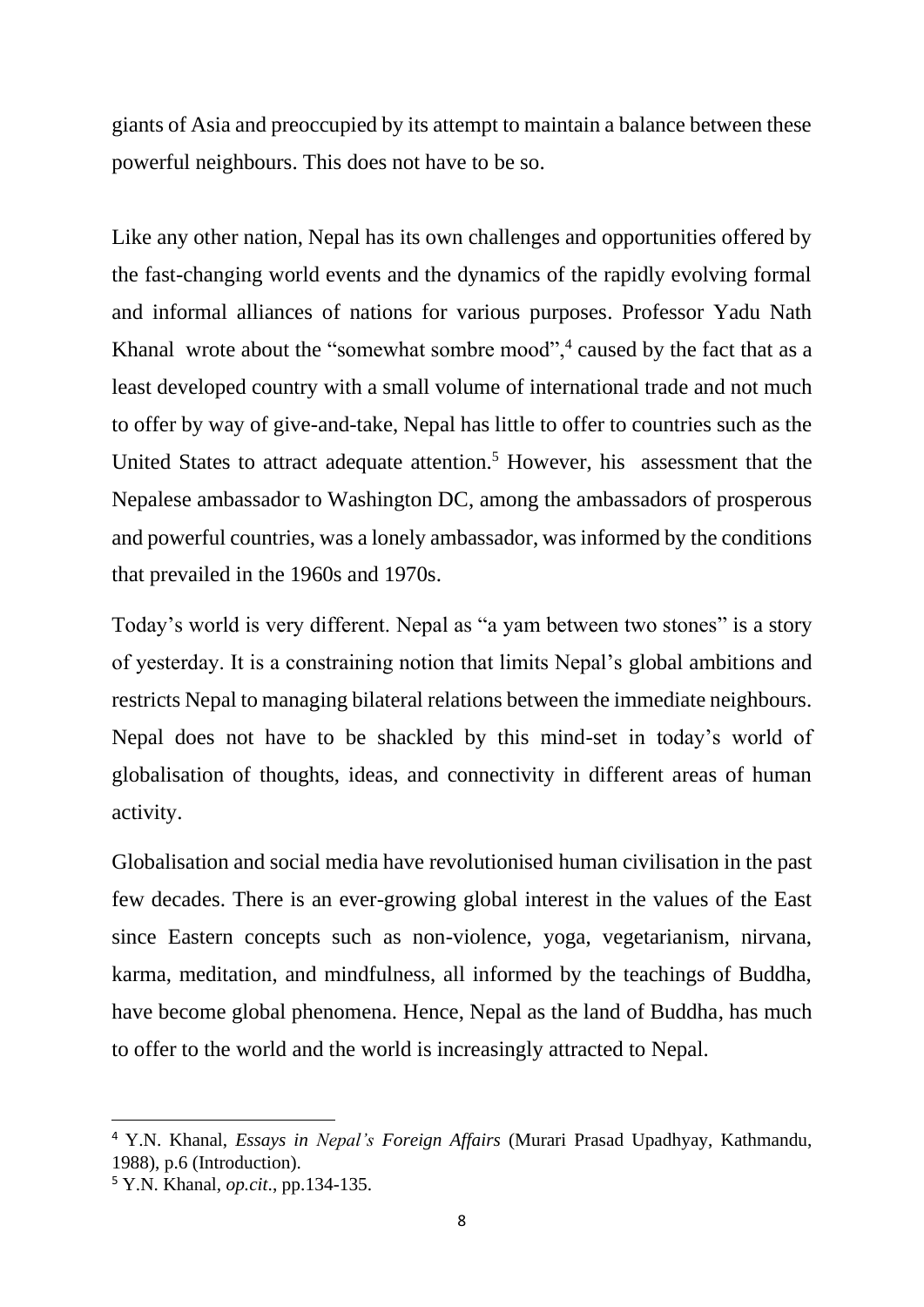Materialistic wealth is not the only form of wealth. Therefore, Nepal should overcome the underdeveloped, insignificant, and small-state syndrome. In terms of the size of the population, Nepal is a middle power by global standards. I share the optimism of the British historian Perceval Landon about Nepal's past, present, and future beautifully narrated in his book on 'Nepal' published in two volumes in London in 1928 and reprinted in 1993. He states: "[Nepal] alone among Asiatic powers has never suffered either the galling triumph of the Moslem or the political or commercial results of Christian expansion."<sup>6</sup>

Nepal can be proud of its past and ambitious for the future for itself and for the region. It wants to come of out of the Sino-Indian preoccupation of its foreign policy and go even beyond the Bay of Bengal Initiative for Multi-Sectoral Technical and Economic Cooperation (BIMSTEC) and the currently dysfunctional South Asian Association for Regional Cooperation (SAARC).

#### The Future

With the pivot to Asia of strategic priorities or a rebalancing of military and diplomatic objectives, the amount of international attention on this continent, including this region, will increase considerably in the years and decades to come. The competition for the expansion of spheres of influence in this part of the world will intensify among the major global powers, whose geo-political strategies will impact Nepal. Therefore, the country has to be alert and wise in dealing with the ramifications of the changing dynamics of international relations. While Nepal has to maintain its own equilibrium with the two of its larger, immediate neighbours, it has to ready itself to deal with the challenges and benefit from the

<sup>6</sup> Perceval Landon, *Nepal* (first published in London in 1928 and AES Reprint 1993 (New Delhi, Asian Educational Services), vol.1, p.v (Preface).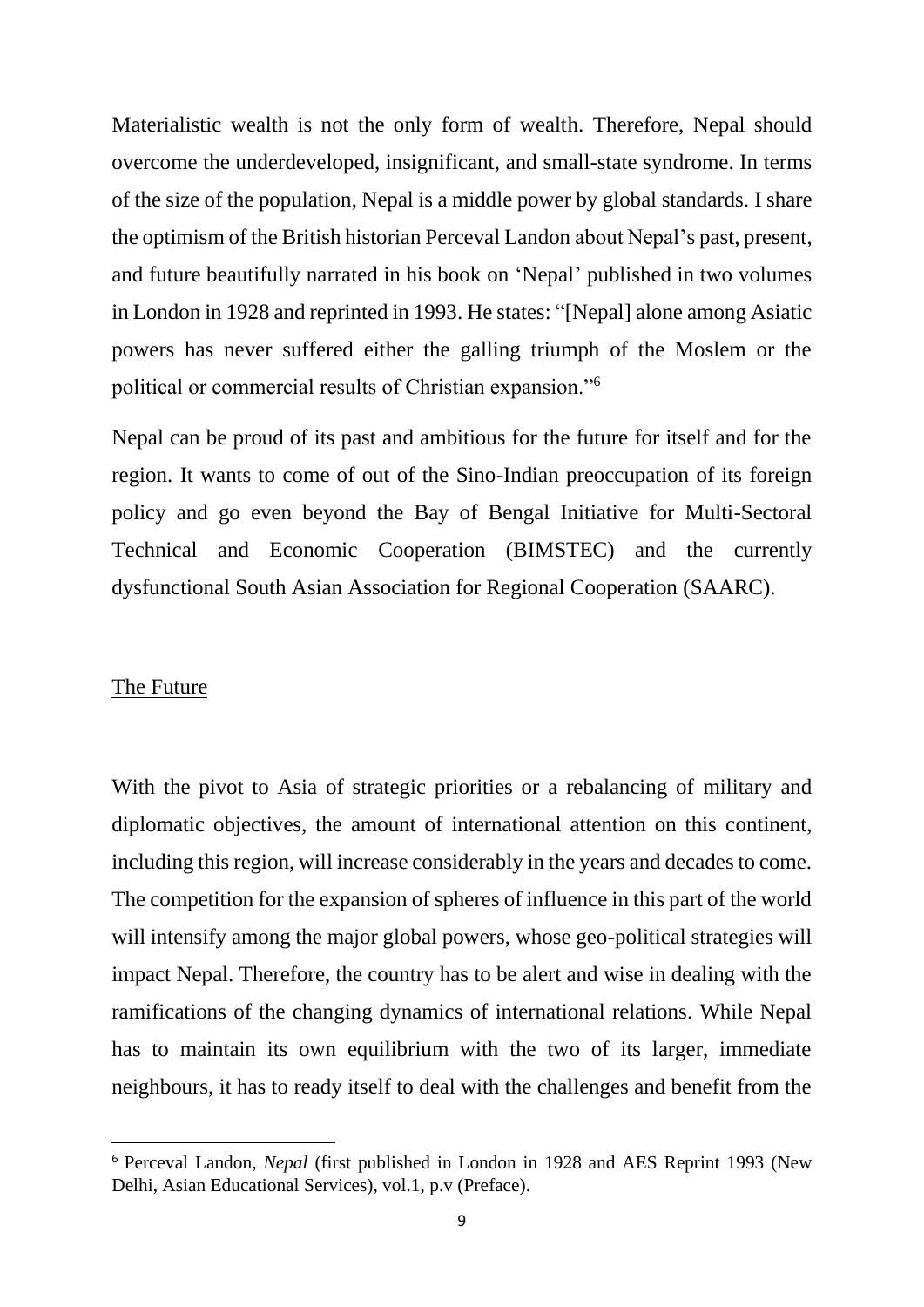opportunities brought about by the shift in attention in world politics. With this in mind, I would like to make a few suggestions for the future foreign policy of Nepal. My suggestions are not temporal measures sparked by any specific current world events. Rather, they are recommendations for the country's long-term foreign policy objectives.

To begin with, Nepal ought to have a vision and strategy in place to make constructive contributions to regional and global affairs and benefit from globalisation. Nepal is well-placed to do so, thereby earning its place and respect in the galaxy of nations that it deserves. The current version of the document outlining the aims and objectives of Nepal's foreign policy adopted some three years ago is comprehensive and commendable. However, Nepal would do well by focussing on a few areas in which it has the capacity to deliver results and the areas in which it has a comparative advantage. This is what smaller countries like Austria, Switzerland, Singapore, and the Netherlands have done.

As a relatively small nation territorially, Nepal has to have an outstanding, distinctive international agenda as part of its foreign policy to promote itself and to help further good causes in the wider world, so that the world looks to Nepal for specialism and leadership in the chosen areas. I propose to highlight some of the possibilities for Nepal. In my opinion, if Nepal has a positive message to convey to the world and leads in converting this message into actions, it will elevate its status globally.

Nepal is well placed to shout loud form the top of the world a global message of change for the better and the world is bound to listen to Nepal's authoritative, legitimate voice of reason. As Dr Sarvepalli Radhakrishnan said, the gates of the future are wide open for any individuals and nations determined to succeed in their mission.<sup>7</sup>

<sup>7</sup> S. Radhakrishnan, *The Principal Upanishads* (Harper Collins, London, 2012), p.9.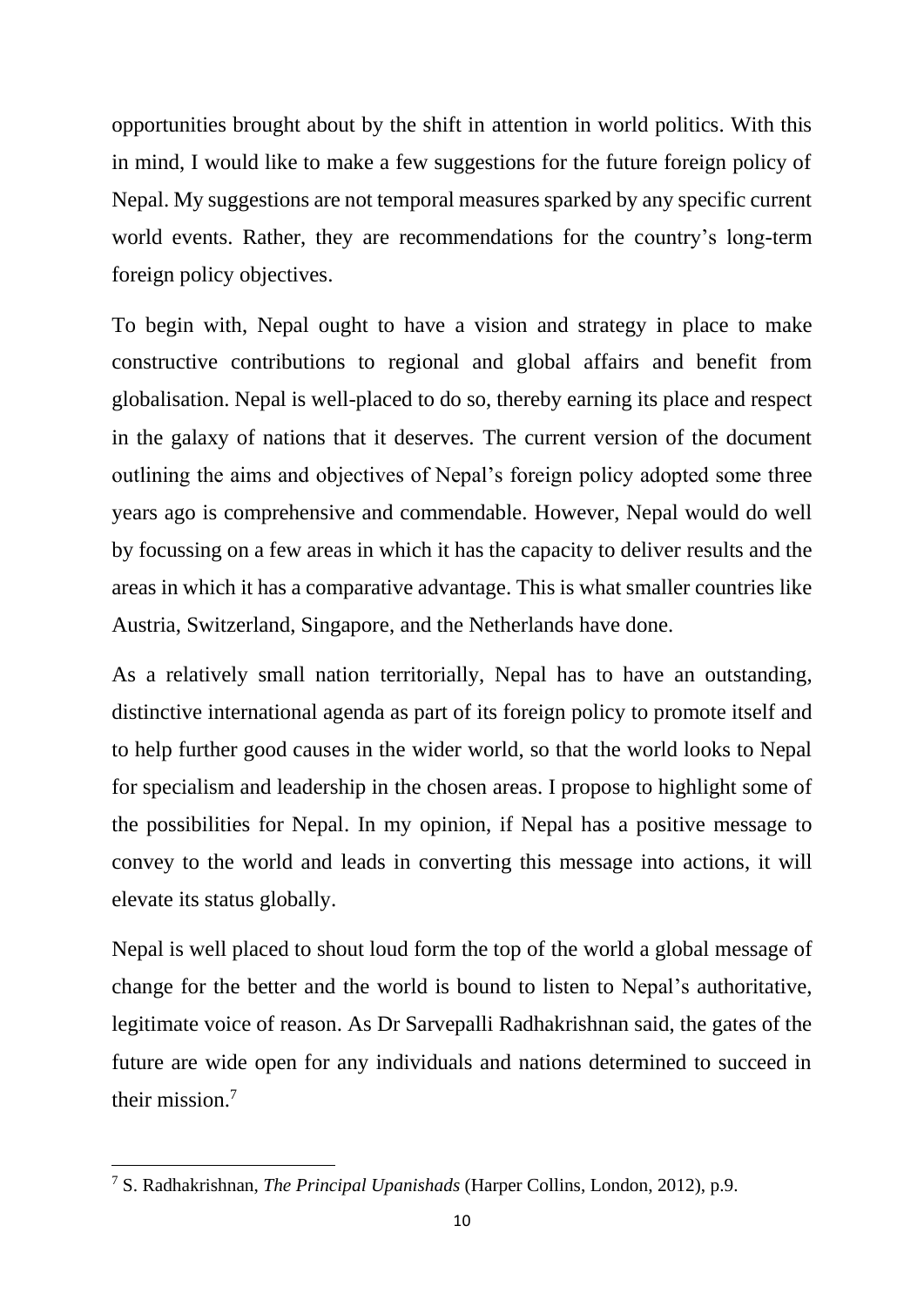## Diplomacy for Development

As Nelson Mandela once said, while poverty persists, there can be no meaningful freedom<sup>8</sup> and this is also true for Nepal. Although Nepal's centuries-old Hindu-Buddhist tradition embodied many early elements of human rights, such as respect for personal liberty, the country remains impoverished. The prosperity of developed nations is underpinned by values such as competition, fair play, the rule of law, personal liberty, and a strong work ethic; and they are as vital for Nepal as they are for other nations. Therefore, the foreign policy of Nepal should be geared to advancing economic development grounded in these values.

Nepal has experienced manifold tragedies, political upheavals, and insurgencies since it emerged in the 1950s from its centuries-old self-imposed isolation under various oligarchical rules. However, since the adoption of a new democratic and inclusive constitution in 2015, the country has been on the road to some degree of political stability and today stands on the threshold of a new life. Nepal may be a conservative country culturally, but politically it is a liberal country, and the Nepali people have a universalist outlook to life. The Nepali people deserve their peace dividend, and the foreign policy of Nepal ought to be designed to achieve this purpose. Diplomacy for economic development should not only be about attracting more foreign aid or increasing tourism, but it should also be about readying the country to benefit from globalisation and international treaties on trade and investment and the protection of the environment.

<sup>8</sup> Nelson Mandela, 'While poverty persists, there is no freedom', *The Guardian*, 4 November 2006, p.30.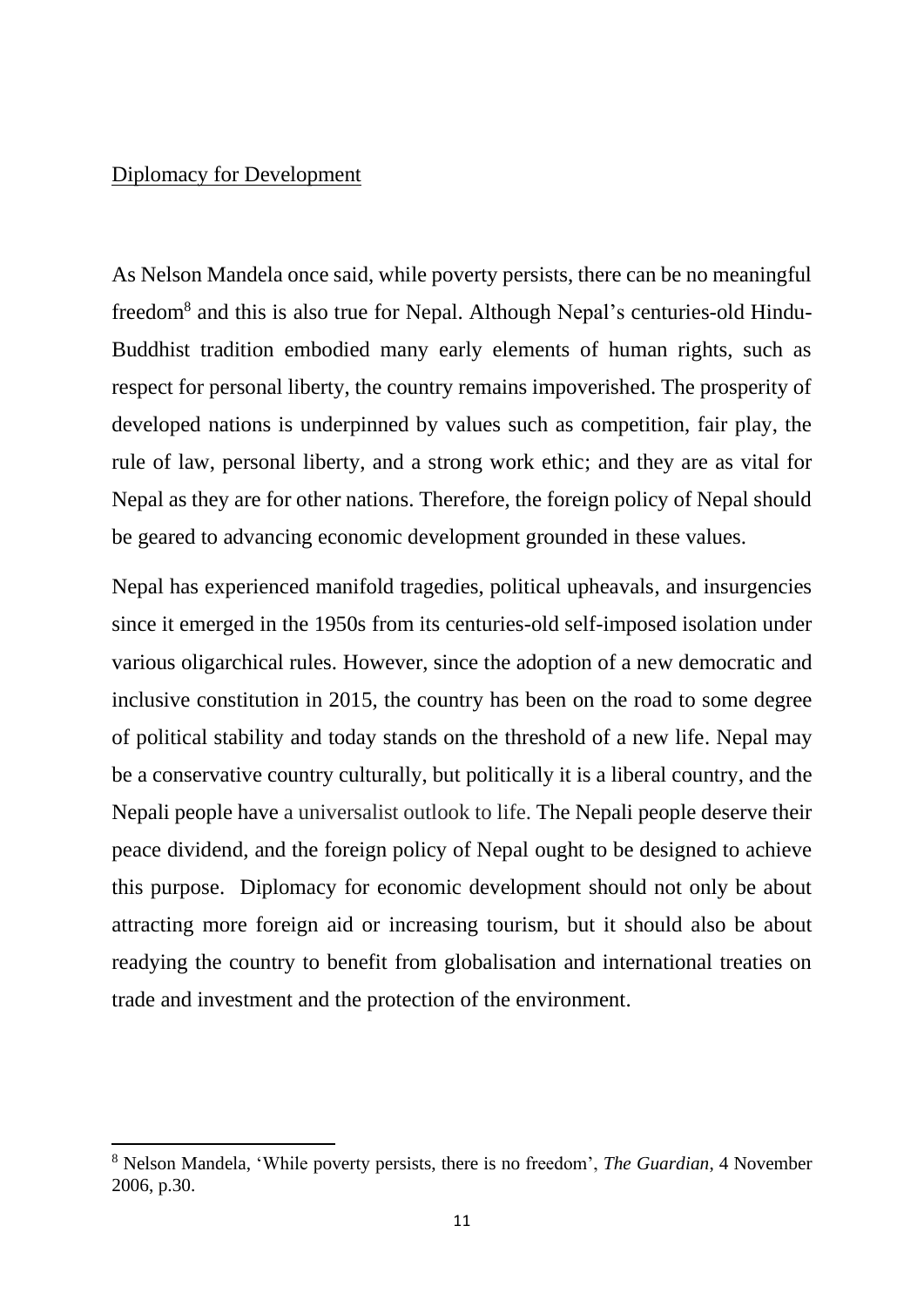#### Attracting, managing, and retaining foreign investment

In order to attract and manage foreign investment in the best interests of the country and maximize the benefits from it, Nepal needs to have political stability and a strong rule of law supported by an independent judiciary and respect for human rights. The experience of many countries shows that attracting foreign investment is a means to an end, not an end in itself. Securing foreign investment is not the end goal, it is a means used to reach a goal. The goal could be to boost a certain area of industry or economic activity or create a vital infrastructure or empower the people in certain sectors of the economic activity or to stimulate the economy.

Many countries which attracted foreign investment without a fixed solid goal for the investment, have not benefitted much from the investment in long-term. Therefore, the challenge for Nepal is to have a sensible national legal and policy framework in place to attract, manage and retain foreign investment to maximize the benefits of the investment for the country. For this purpose, a bilateral investment treaty must include provisions concerning, *inter alia*, the transfer of technology, employment of local people in meaningful positions, use of local raw material, requirement to reinvest a certain percentage of the profits in the country, contribution to the local economy, protection of the local environment and respect for human rights.

Because of Nepal's strategic location, its favourable climatic conditions, its reputation as a tourist haven, as a gateway to the Tibet Autonomous Region of China, as a country which traditionally pursues a policy of neutrality or nonalignment *vis-à-vis* not only its immediate neighbours but also other major powers outside of the region, Nepal is well placed to attract foreign investment.

12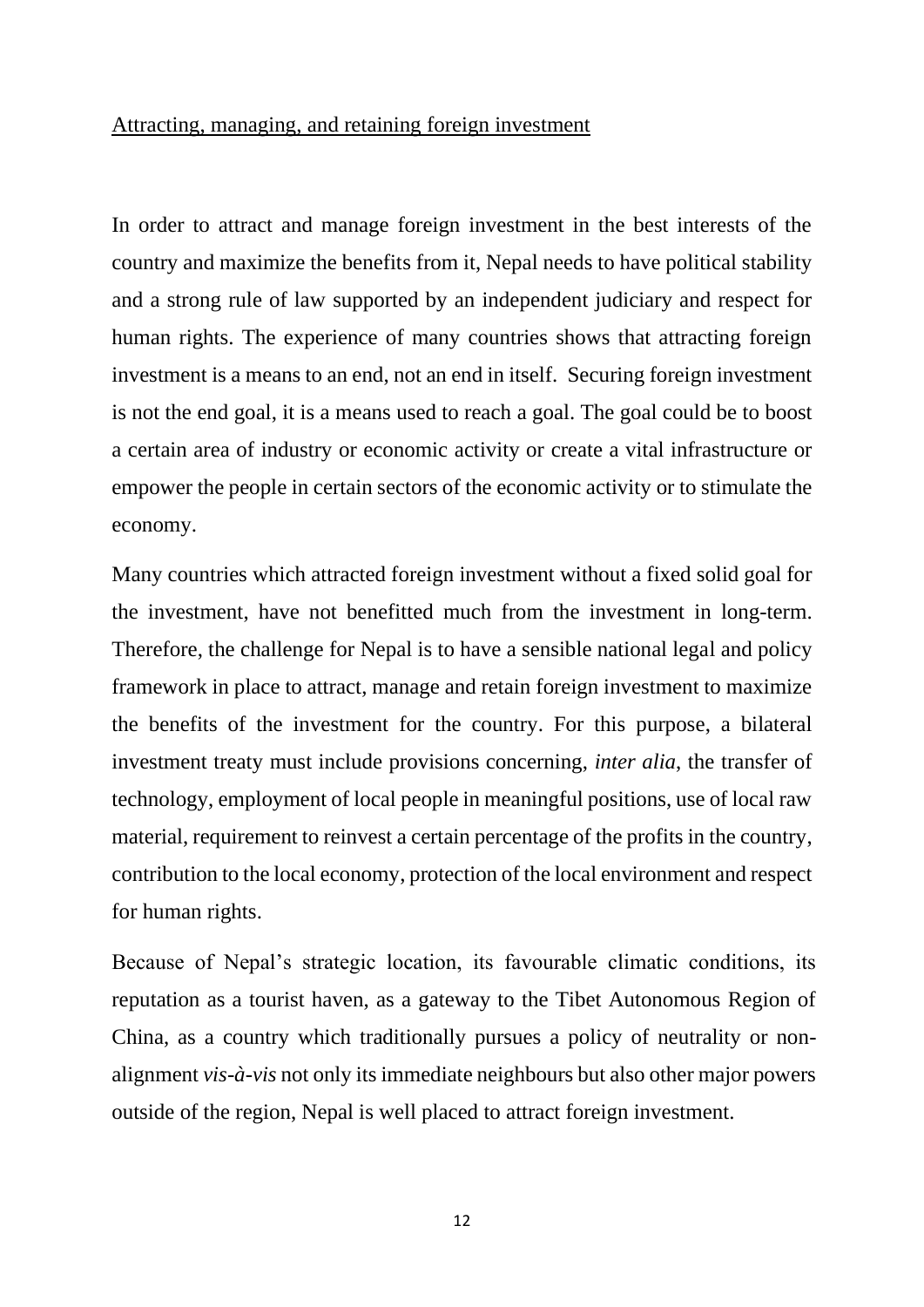Nepal, like any other country, when involved in concluding bilateral investment agreements or preferential trade agreements, ought to be fully up to date not only with the practice of treaty-making by other states but also with the recent trends in jurisprudence or case-law. For example, the meaning accorded to a principle of international investment law today by an international investment tribunal could be different from that accorded 10 or 20 years ago. We are living in a fast developing and rapidly changing world. Even the bilateral investment treaty known as BIPPA concluded with India only about a decade ago is already looking outdated. India itself is going through a process of review of its foreign investment policy.

Many States have declared that they now want to review the bilateral investment treaties (BITs) concluded in the past and some states have even withdrawn from the 1966 International Convention on the Settlement of Investment Disputes (ICSID), claiming that the mechanism for investor-state disputes settlement under bilateral investment treaties has worked in favour of big foreign companies and undermined the sovereignty of developing States.

From the experience of a number of countries which sought to attract foreign investment, I gather that the decisive factors for foreign investors when choosing a country for investment are political stability, impartial implementation of the rule of law, independent judiciary, sound regulatory regime, control of corruption, and transparency in decision making. Nepal ought to address comprehensively each of these components if the country hopes to attract major foreign investment to improve its infrastructure. Therefore, Nepal's foreign policy cannot be separated from the domestic policy of strengthening democracy and upholding the rule of law and human rights.

### Developing Nepal as an international financial services centre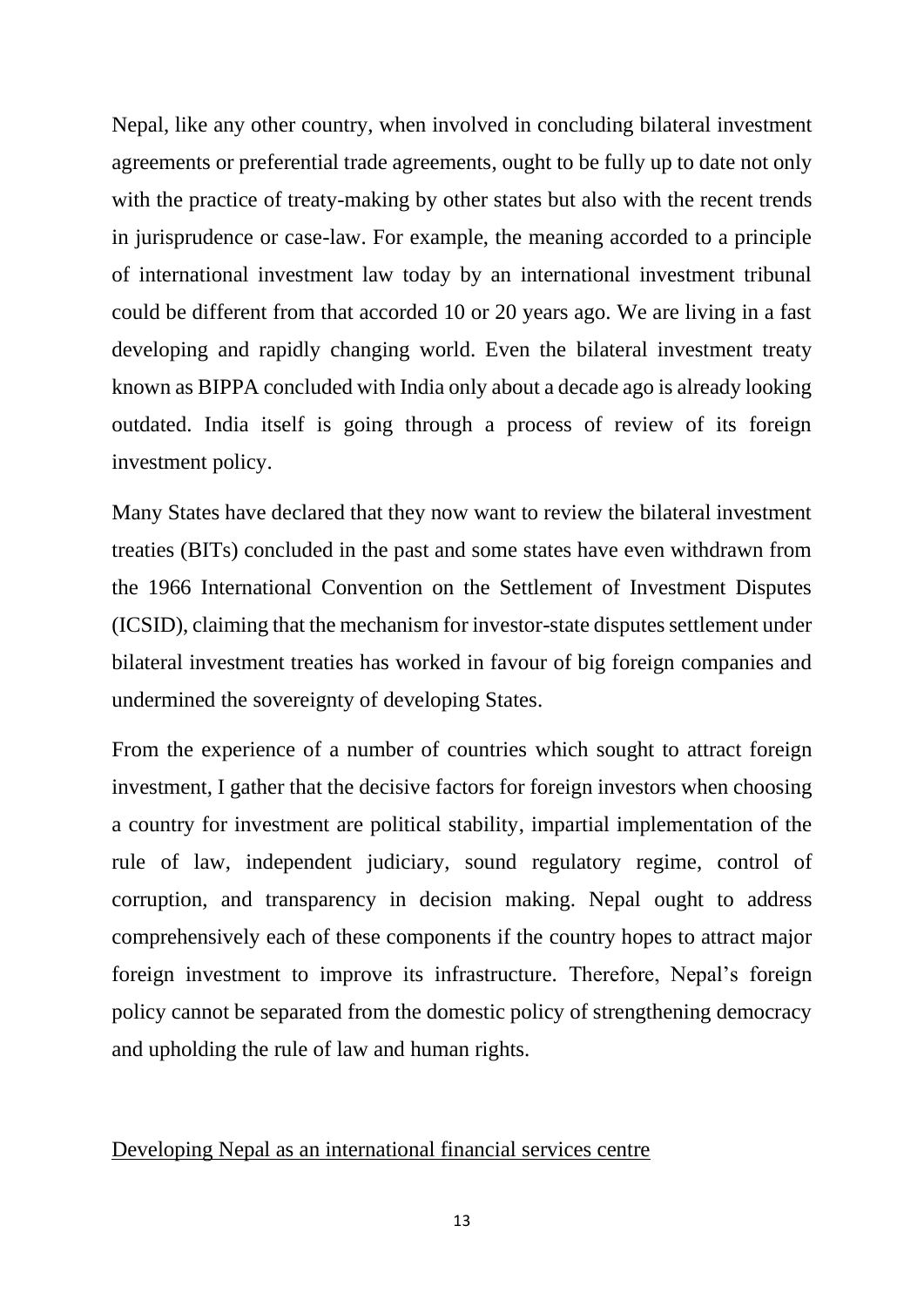Another possibility would be to develop Nepal as a financial services centre along the lines of Switzerland, Singapore, Andorra, Jersey, or even the Isle of Man. As the people in both of Nepal's neighbouring countries grow richer, they would be looking to deposit their money in a safe, neutral country. With a traditional image of a relatively neutral country which cannot at the same time go against the basic interests of either China or India, Nepal could be an attractive place for people for safeguarding their savings.

If properly developed within an acceptable level of an international legal framework and if managed and regulated well, the role of a financial services centre can become a sizeable source of revenue generation for Nepal. International experience has shown that those who are well off wish to spread their wealth by depositing their wealth into bank accounts in different safe and secure locations. For this, Nepal should maintain a strict and strong equilibrium with both of its neighbours, present itself as a safe and neutral venue to do business in and have a robust framework of laws designed to protect investment and regulate the financial services industry according to international standards.

## Developing Nepal as a Transit State

Regardless of the boundary or territorial disputes between them, the volume of trade between China and India has increased rapidly in the recent past and it is bound to accelerate in the years and decades to come. Therefore, Nepal should strive to develop its infrastructure to serve as a transit state for the trade of goods and services between these two countries and invest in making various passes along the Himalaya range more accessible and suitable for the carriage of goods for cross border trade. The Government should establish a powerful inter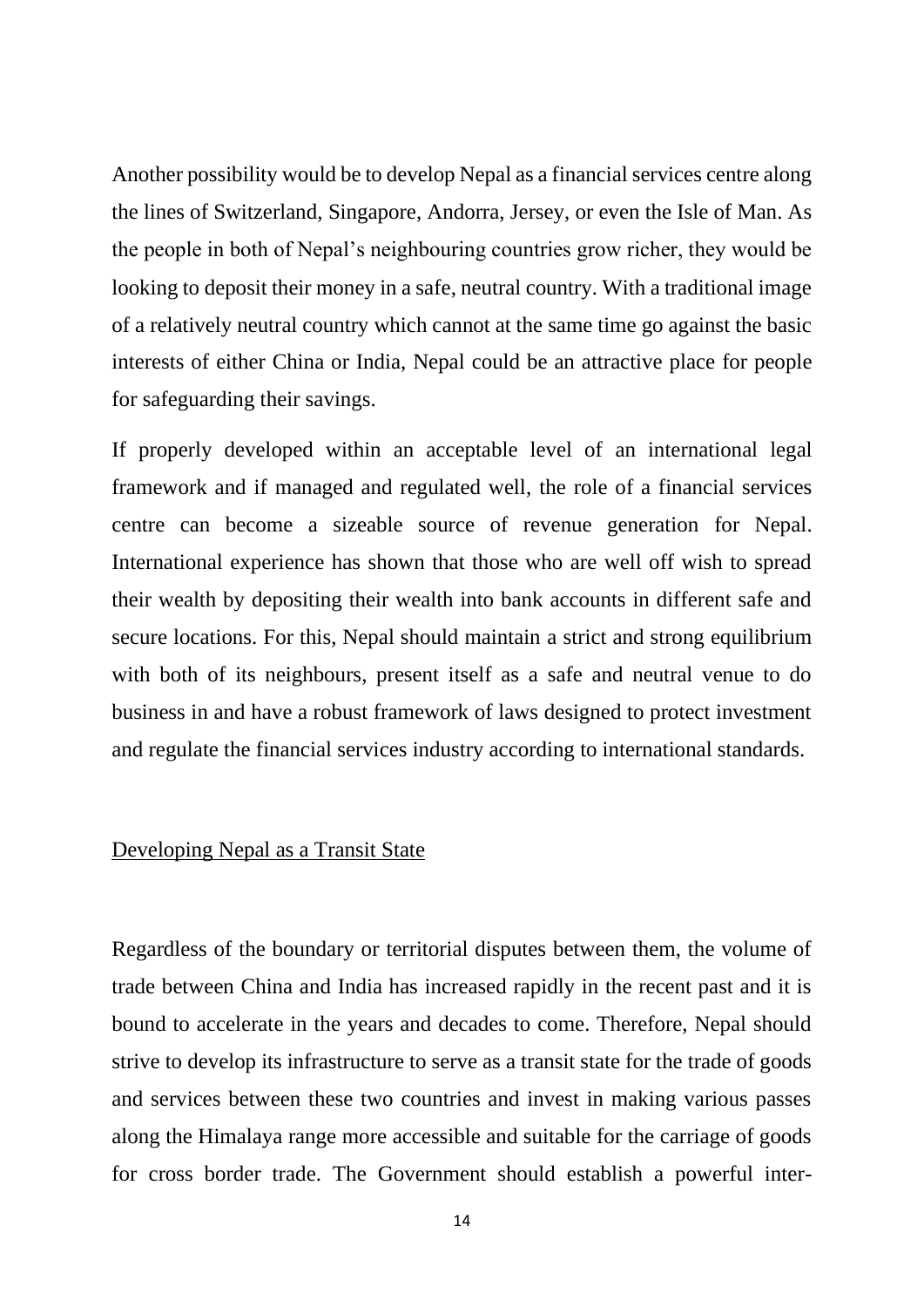ministerial committee led by the Ministry of Foreign Affairs to work out the details, including an international legal framework for this purpose. It is by developing their port and airport services or other areas of service sectors that countries and cities like Singapore, Hong Kong, and Rotterdam have prospered. Nepal can do the same vis-à-vis the cross-border trade and supply of services between China and India.

The proposal to build a railway tunnel under the Himalayas to link western Tibet with Kathmandu<sup>9</sup> is visionary and exciting, provided that it can be done without causing significant harm to the Himalayan ecology. If China, India, and Nepal can work together to take the Himalayan railway line from Tibet to the Indian cities bordering Nepal, it will be a game changer in this part of the world.

### Establishing a Centre for Himalayan Peace Studies

Although modernity has transformed the Kathmandu valley over the past halfcentury and it now struggles with the impact of pollution and overcrowding, it remains a Shangri-la; and the country traditionally known as the land of meditation and contemplation (ज्ञान भूमि - तपो भूमि) still offers abundant opportunities to work towards achieving peace both within the region and beyond. Therefore, Nepal would do well by establishing a centre for Himalayan peace studies similar to the International Centre for Integrated Mountain Development (ICIMOD) already operating in Kathmandu. The new centre that I have proposed can act as an important vehicle to promote peace in this region.

Nepal could play a constructive role to promote peace in this region and create an environment conducive to facilitating negotiations and hopefully ultimately resolving many long-standing and potentially explosive boundary or territorial

<sup>9</sup> 'China to tunnel beneath Himalayas for Nepal link', *The Times* (of London), 23 June 2018.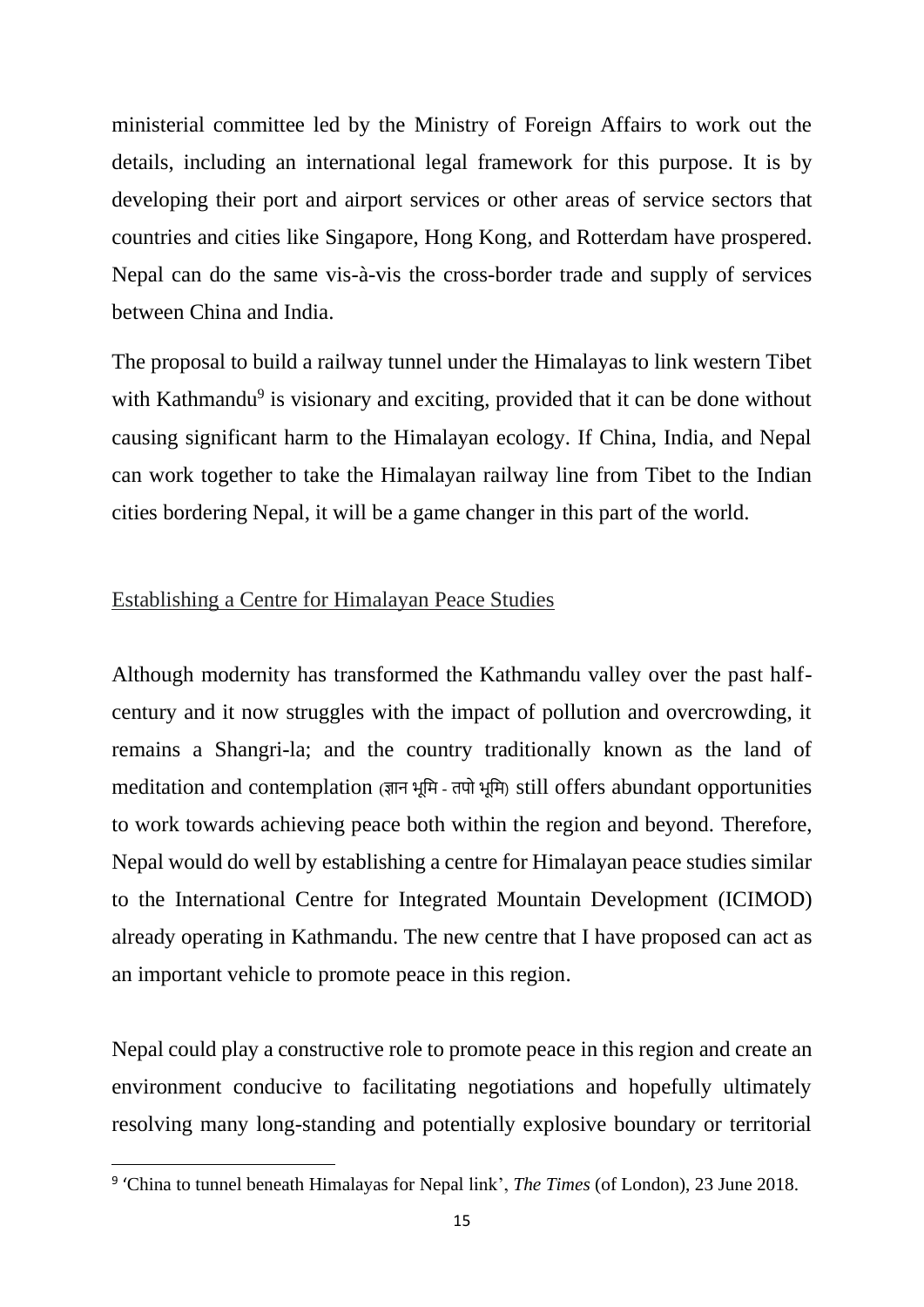disputes in this part of the word, whether between India and Pakistan or between China and India. Supported by the work of this proposed new centre, Nepal could aspire to be an objective, independent, and impartial peace negotiator, and peace broker. Judicial mechanism is not the only option at the disposal of States to settle their territorial or boundary disputes. International law provides a wide range of flexible techniques to resolve international disputes and any of these techniques could be developed and deployed for the benefit of the countries concerned.

There is a general ambivalence on the part of Asian countries to resort to international judicial mechanisms such as the International Court of Justice to settle major territorial or boundary disputes for a number of reasons, including the traditional perception of their Euro-centric or Western-dominated character both in terms of the manner in which the law has been interpreted and applied by these institutions and the culture that prevails in the workings of these institutions. Nepal's role as an impartial peace broker can become a catalyst in resolving some of these long-standing major boundary or territorial disputes in this part of the world and enhance Nepal's prestige regionally and internationally.

What I have suggested may sound a tall order, but if Nepal wishes to be ambitious in the conduct of its foreign policy, playing a role of this nature is by no means impossible. In the Shakuntal Mahakabya, written by the great poet of Nepal, Mahakavi Devkota, the advice given by the learned but not wealthy father to his daughter when sending her off to the wealthy and powerful household of her husband, हामी छौं तपका धनि मन ठुलो जानेर आफ्नो पनि (meaning  $-$  remember that we are rich intellectually and be proud of it when dealing with others in your new household), is also good advice for Nepal, a country with a rich cultural heritage that can aspire to become a force for good in the region.

A 'force for good' can be characterised as an action inspired by a genuine concern with others. From experience, I know that positive impact can be achieved on all levels by manifold actions.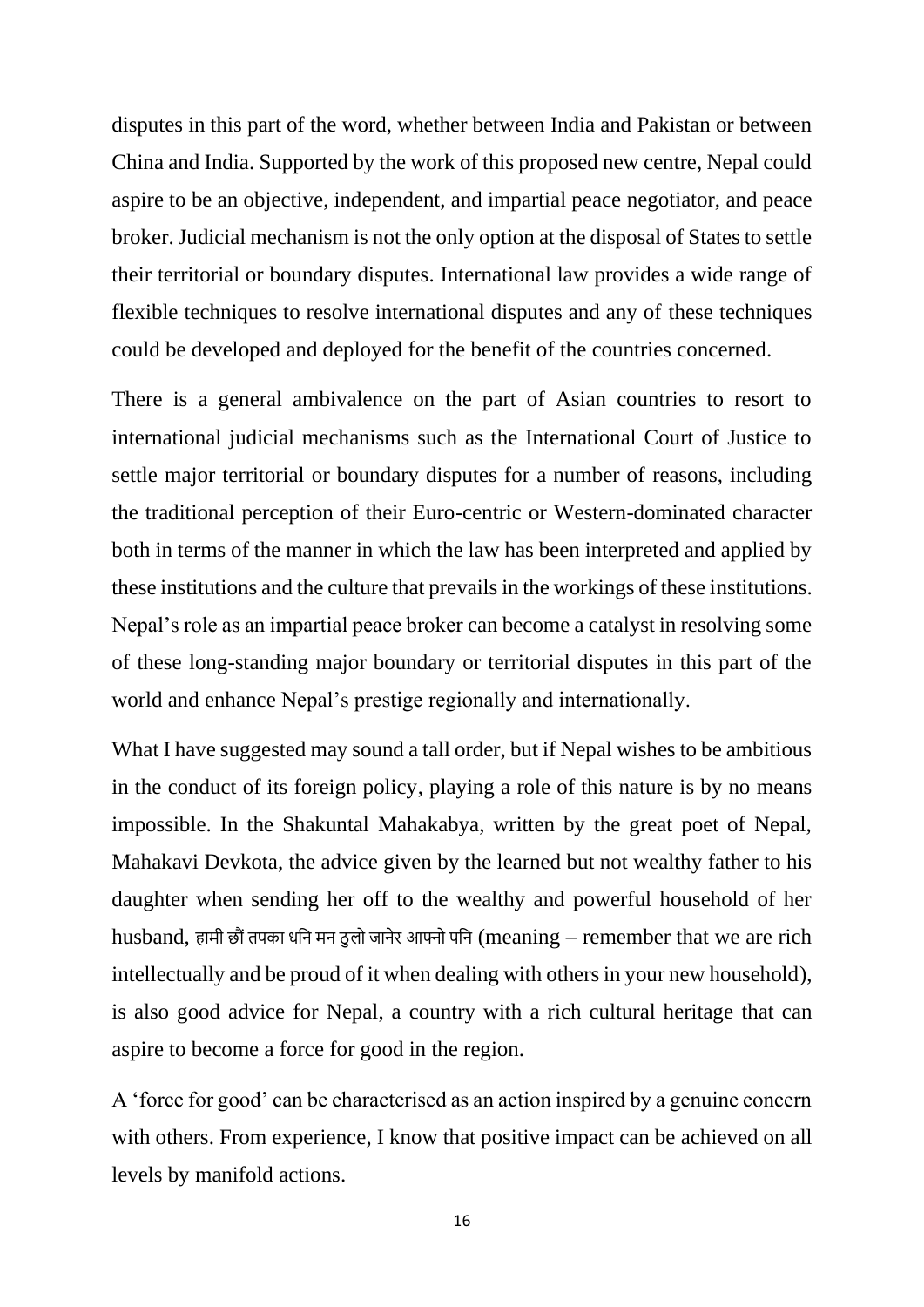### Establishing a Centre for International Law

When I was a doctoral scholar at Oxford we used to debate the role of law in the international community, in the Trinity term seminars led jointly by Professor Sir Ian Brownlie, Professor of International Law, and Professor Sir Adam Roberts, Professor of International Relations. We debated whether international law dictated international relations or vice versa. The view was of course divided but I personally held the belief that faith in international law was *sine qua non* for the survival of nations, and especially for smaller and weaker states, and of the rulesbased international order. Professor Yadu Nath Khanal rightly states that "(t)rying to keep abreast of international law is a worthy goal of Nepal. Both national and international conditions demand this."<sup>10</sup>

International law is the ultimate refuge for states and especially for smaller and weaker states. I remember the following statement of a leader of one of the Latin American States: "Disrespect for international law leads to the law of jungle, and in that jungle we Latins are not the lion."<sup>11</sup> In South Asia, Nepal is not the lion. It can roar, but its roar may remain unheeded. Therefore, reliance on international law is certainly a safe and prudent option for Nepal, whether it is in relation to territorial or boundary disputes or other issues affecting the country.

International law will have an increasingly meaningful role to play in the years and decades to come. Therefore, Nepal must pay serious attention to the study and research of international law and strengthen its capacity to utilise the tools of international law to achieve its foreign policy objectives. It is not only a matter

<sup>10</sup> Y.N. Khanal, *Essays in Nepal's Foreign Affairs* (Murari Prasad Upadhyay, Kathmandu, 1988), p.30.

<sup>&</sup>lt;sup>11</sup> Former President of Argentina Raul Alfonsin in the *Time* magazine of 29 January 1990, p.2.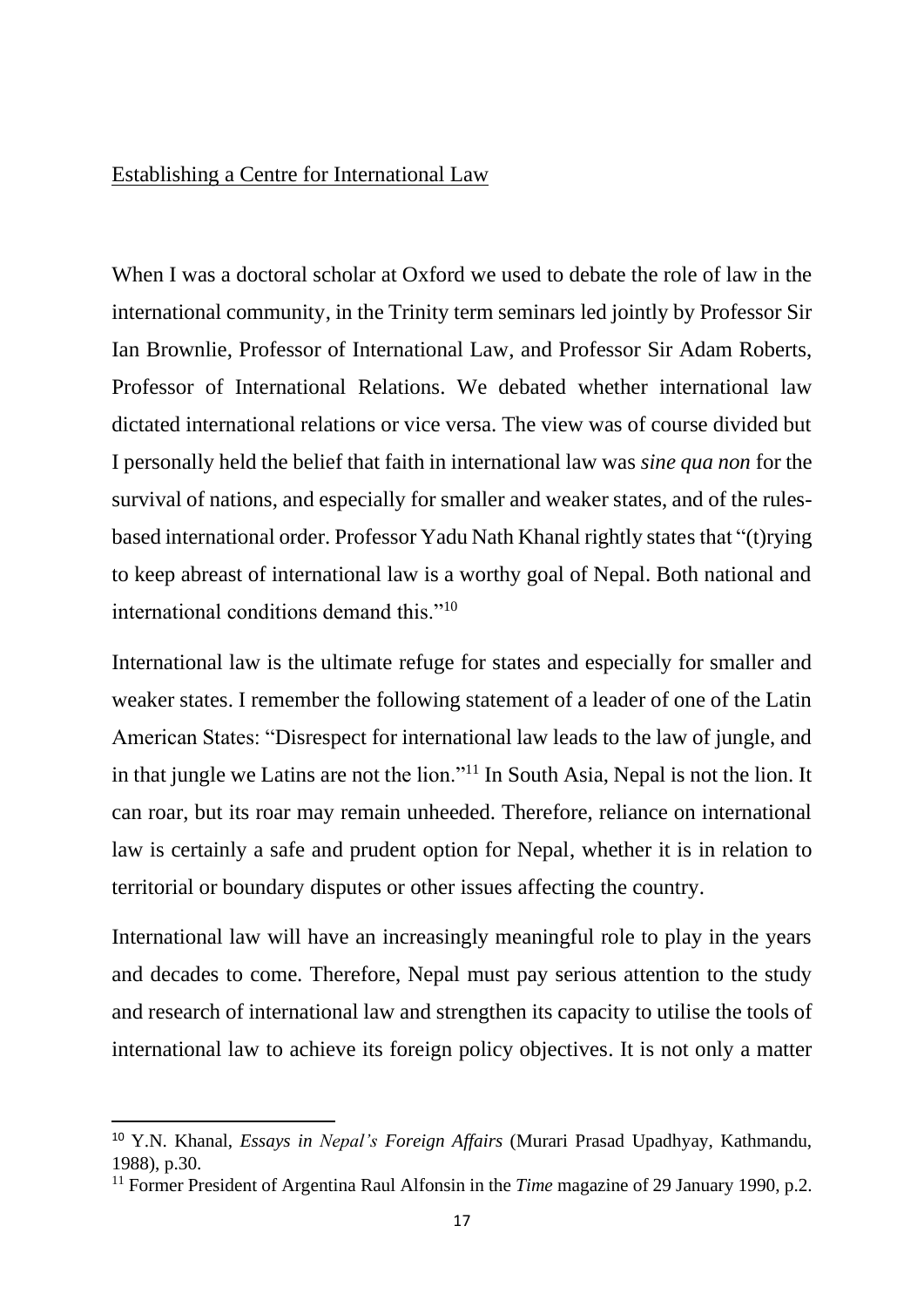of understanding international law *per se* but also a matter of understanding how the various principles of international law have been interpreted and applied by international courts and tribunals.

Cardinal Richelieu is reported to have said: "I do not care so much who makes the laws or what the laws are, so much as who interprets and applies the laws!" That indeed is the key to the current challenges for many developing countries which have not invested enough in the study of international law. Developing countries like Nepal must develop their capacity to make the most of international law. Nepal should endeavour to transit from a 'rule taker' to a 'rule shaker' and finally to a 'rule maker' certainly in those areas that matter most to the country.

It should be borne in mind that concluding a treaty with another States is a more serious task and commitment than simply writing a new constitution or enacting a new piece of legislation for one's own state only. This is because a law enacted by one's parliament can be amended anytime by the same parliament or a future parliament. Even a constitution for a country written today can be amended tomorrow. On the other hand, once a treaty is concluded with another State no parliament or government can amend the treaty without the consent of another State; and that State is unlikely to consent to any amendments to the treaty if its original provisions are more beneficial to that State than the newly proposed ones.

The country that concludes treaties with other countries without fully grasping the pros and cons of the treaty at hand do so at their peril as treaties are usually binding for a considerable amount of time, sometimes for 50, 70 or even 99 years.

When highlighting the significance of international law for a developing country such as Nepal, I am not implying that every rule of international law is fair for developing countries. The developed and Western countries have dominated international law-making thus far and consequently the laws made by them tend to favour Western and developed countries rather than developing countries.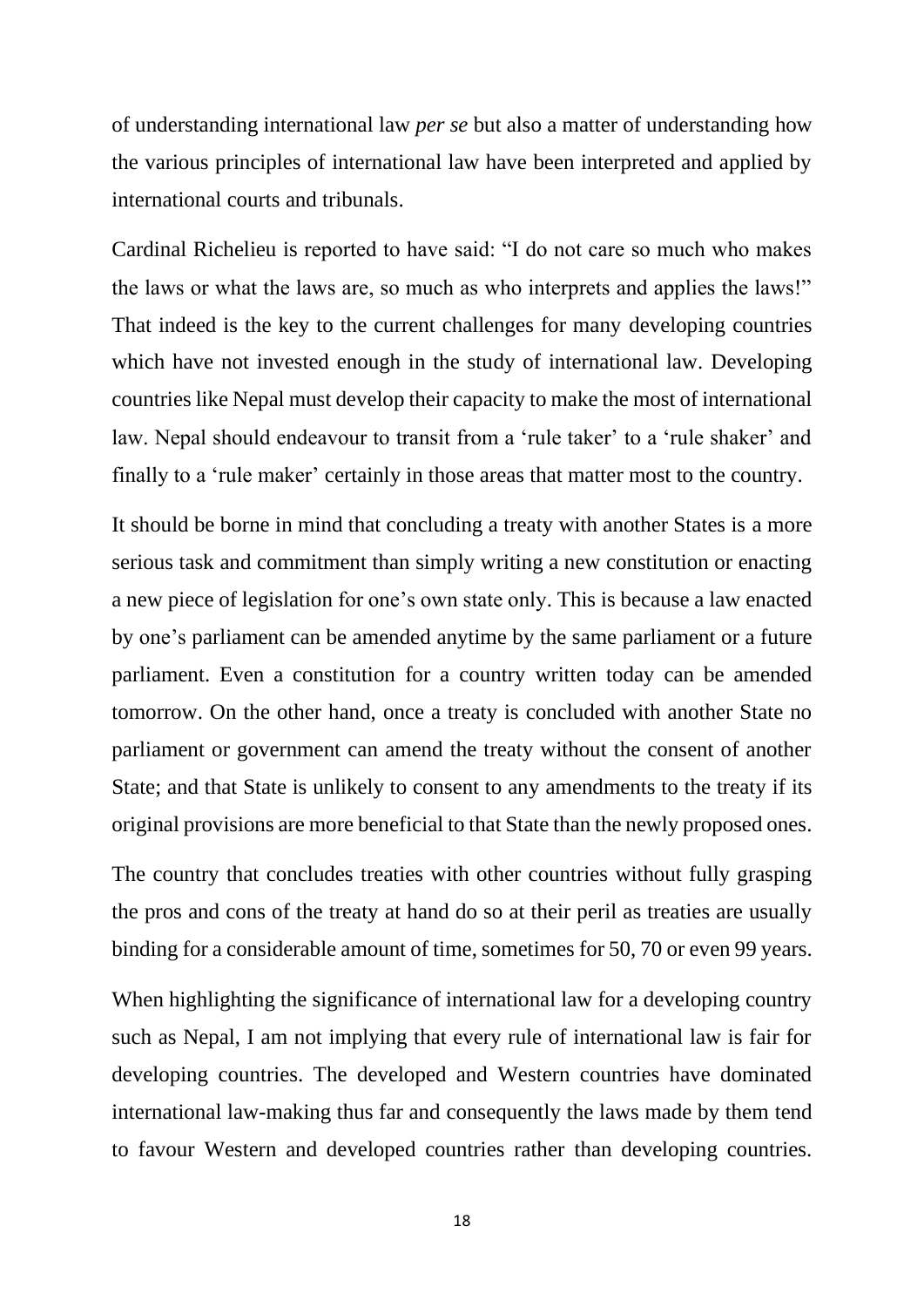Most of the developing countries have been the receivers of laws made by developed countries, they are usually not the creators of laws. That is why some of the rules of international law are not fair for developing countries. Therefore, developing countries like Nepal could act in concert with other like-minded states to make vital contributions to international law-making.

Nepal can aspire to do so in the areas of its primary concern such as the protection of the Himalayan ecology, the trade and transit rights of land-locked countries, differential and preferential treatment for low-income countries and sharing, management and conservation of the shared watercourses in an equitable, fair, and mutually beneficial manner. For instance, the world is already experiencing unusual weather patterns and climatic extremes in several parts of the world. Snow is reported to be receding fast in the Himalayas due to climate change and global warming.

If the Himalayan ecology continues to deteriorate due to global warming, hundreds of millions of people whose survival depends on the water supply from the water tanks fed by Himalayan streams, will be faced with a life-threatening situation.<sup>12</sup> It is in such areas that Nepal should aspire to provide leadership at the international level, and I hope that the idea of the *Sagarmatha Sambaad* initiated by the Ministry of Foreign Affairs some time ago will be revived. Initiatives of this nature can enable Nepal to play a leadership role regionally and internationally.

As Nepal looks to the future, the role of international law in nation building will gain in significance. Law is an instrument to achieve desired objectives and international law serves this purpose, too. The challenge for developing countries

<sup>12</sup> See Ananda Mohan Bhattarai, *Protection of Himalayan Biodiversity* (Sage Publications, New Delhi), 2010.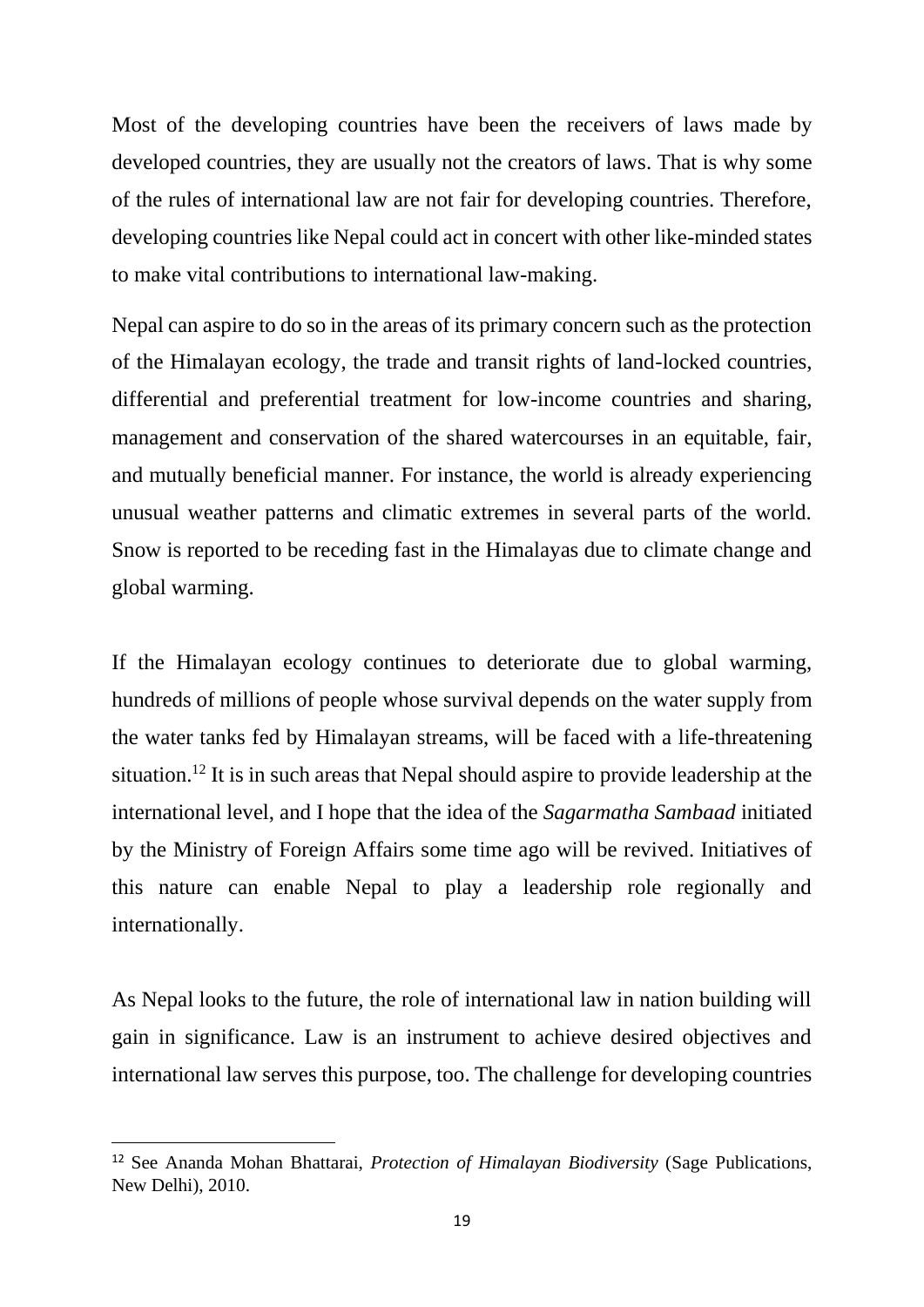such as Nepal is to build capacity in how to use international law effectively. Therefore, there is a need for a proper think-tank devoted to the study of and research in international law in Nepal and I hope the Government will take the decision to establish such an organisation.

International law is not only about governing external relations of a country but is also about regulating its economic activities. For instance, the role of international economic law has changed; international economic law has become a champion of liberal economy and free trade designed to empower and benefit the person, whether natural or juridical. Much of the World Trade Organisation law and the international law of foreign investment are designed to protect and enhance individual entrepreneurship and protect and promote individual innovation through intellectual property protection. The ultimate objective is to create a borderless world or a global village where a free flow of goods, capital, and services can take place. The centre that I have proposed could assist the Government to maximise the benefits offered by international law.

The proposed centre could also be entrusted with the task of exploring the possibility of developing Nepal as a regional arbitration centre. Legal services have been a major source of income not only for countries with a well-established reputation for the independence of the judiciary and robust rule of law such as the UK, but also for other countries such as Singapore which has an ambitious scheme to develop itself as a regional hub for international arbitration. Given Nepal's traditional reputation as a non-aligned country with temperate weather and a touristic destination, Nepal is well placed to serve as an attractive venue for resolutions of international commercial disputes, including international arbitration.

Some of the reasons why the UK in general and London in particular has been successful in attracting international legal business, including international commercial arbitration, are that it has a trusted legal system, an independent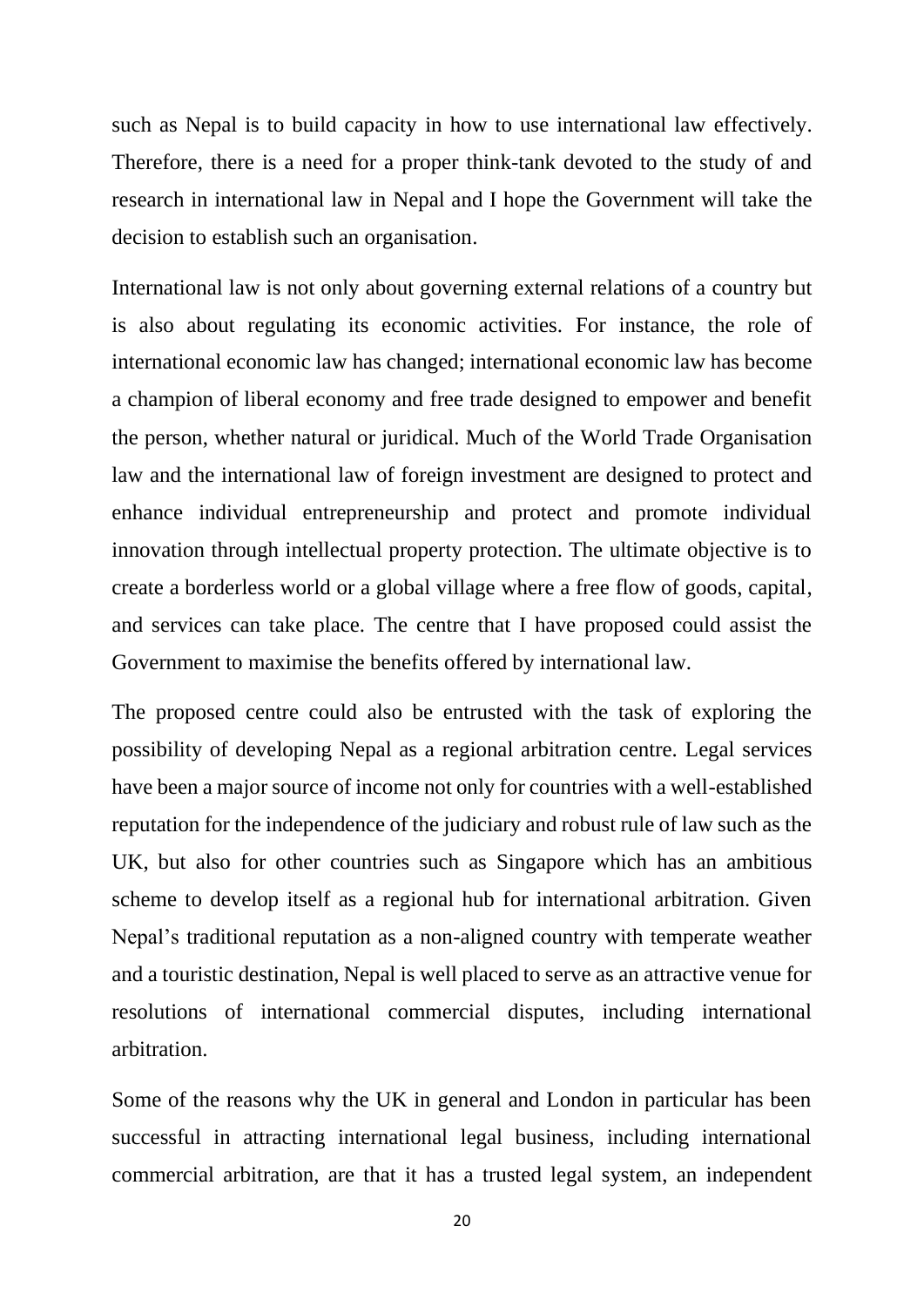judiciary, and reputable institutions that offer first class arbitration services. It also has stable and relatively clean politics, a reliable, relatively honest, professional, and politically neutral civil service, a generally liberal, global outlook among both politicians and the general public, and relatively low crime rate. The UK also affords a lot of importance to international law, more so than many other countries.

Nepal may not have all the favourable conditions to attract international legal business, still, it has many more than other countries in Asia. There are plenty of direct and indirect benefits of developing Nepal as a regional hub for international commercial dispute settlement, such as the generation of additional revenue for Nepal, the development of the service sector and the enhancement of Nepal's prestige internationally.

## Moving towards a policy of permanent neutrality

The Hindu Kush Himalayan belt extending from Myanmar to Afghanistan has long endured external interference and internal political upheavals because of its strategic significance to regional and global politics and long-standing territorial and boundary disputes among the states in the area. Given the unfolding new dynamics of international relations, this region may once again be drawn into the conflict over the expansion of the spheres of influence of different international actors. <sup>13</sup> Therefore, many of the foreign policy challenges for Nepal are as great today as they have been in the past.

<sup>13</sup> 'A Himalayan rivalry', *The Economist* (of London), 21 August 2010, pp.17-20.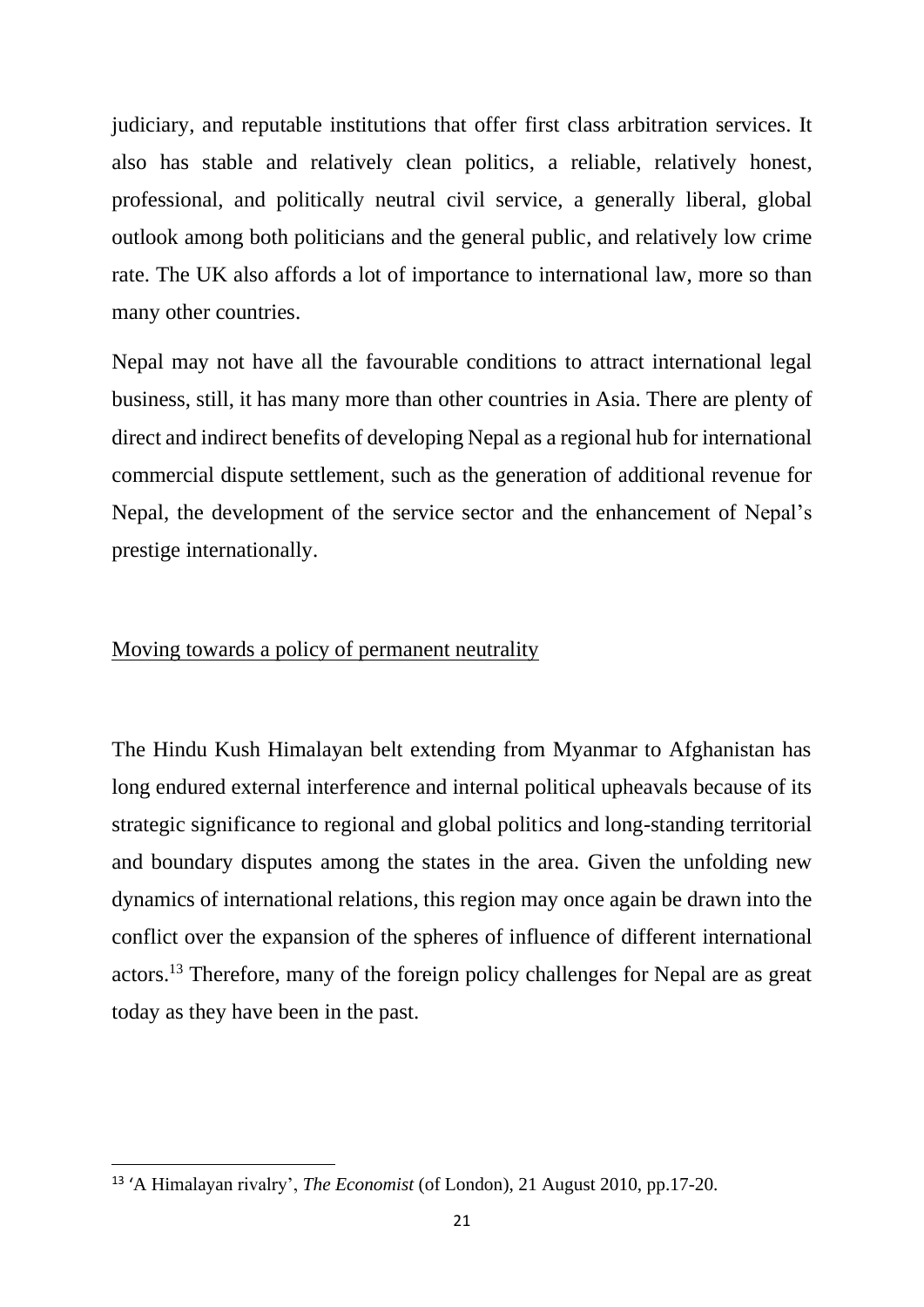Nepal could thus consider moving towards adopting a policy of permanent neutrality similar to that pursued by Switzerland for the benefit of the Nepalese people and those of the wider Hindu Kush Himalayan belt.

### Meaningful representation in international organisations

Despite Nepal's contribution to the UN peacekeeping and to the maintenance of the rules-based international order in an impartial and independent manner over a long period of time, its representation in the UN and other international organisations has not been as strong as it should be. No Nepali national has ever occupied a senior executive level position in the core areas of business of these organisations. Most of the past and present positions occupied by Nepalese nationals have been peripheral to the main powers and functions of these organisations. For instance, Nepal remains one of very few countries that has never been represented in the UN International Law Commission with 34 members, let alone in the International Court of Justice. Some strategic planning should be put in place to identify the right candidates for the right positions and to promote them accordingly so that they can gain the experience and exposure needed to compete successfully for such positions.

Owing to the political upheavals experienced within the country over the past several decades, Nepali political leaders have not paid adequate attention to project Nepal internationally and promote Nepali nationals. Since some degree of political stability has now been achieved in the country, the time has come to be assertive in the international arena. There are huge long-term and short-term benefits of doing so for the country.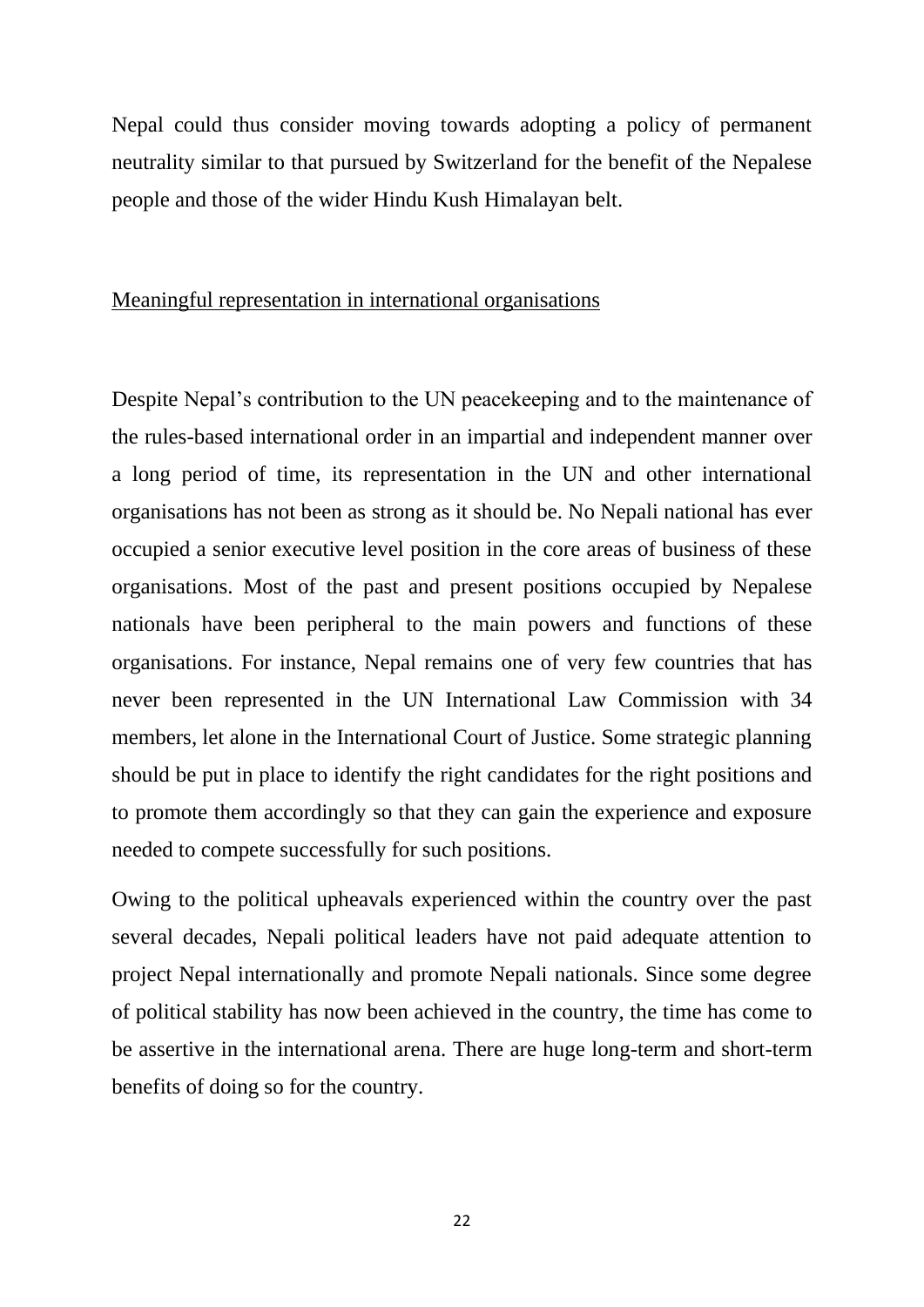# Domestic Challenges of Foreign Policy

Professor Yadu Nath Khanal is right in stating that "foreign policy cannot be pursued in isolation from home policy."<sup>14</sup> The liberal economic policy pursed by international trade and investment organisations and the values embedded in international trade and investment treaties enable the strongest to succeed in this increasingly interdependent and globalised world. To succeed in this tough, competitive global environment, every country has to put in place policies designed to produce first-rate intellectuals and professionals. Unfortunately, Nepalese institutions of higher education and especially those in the public sector have not been able to produce leading intellectuals and professionals up to the level expected. In fact, their ability to do so has diminished over the past several decades due to political interference in the management of these institutions.

Political interference in the civil service has also eroded the professionalism and political neutrality of the civil service and its capacity to deliver the desired outcomes. The institutions free of political interference produce the best students who are ready to take on the world and succeed in the competitive global environment.

Unfortunately, a large number of youths of Nepal are compelled to take up lowincome and unskilled or low-skilled jobs in the Gulf countries and elsewhere. This is an ongoing tragedy which is not conducive to Nepal succeeding in the race to the top in an increasingly competitive world. Economic diplomacy and domestic policy are intertwined and for the former to succeed a paradigm shift is needed in the latter. We know that in democracy everybody is a politician, but not every youth needs to be indoctrinated into party politics from early on in life.

<sup>14</sup> Y.N. Khanal, *Essays in Nepal's Foreign Affairs* (Murari Prasad Upadhyay, Kathmandu, 1988), p.4 (Introduction).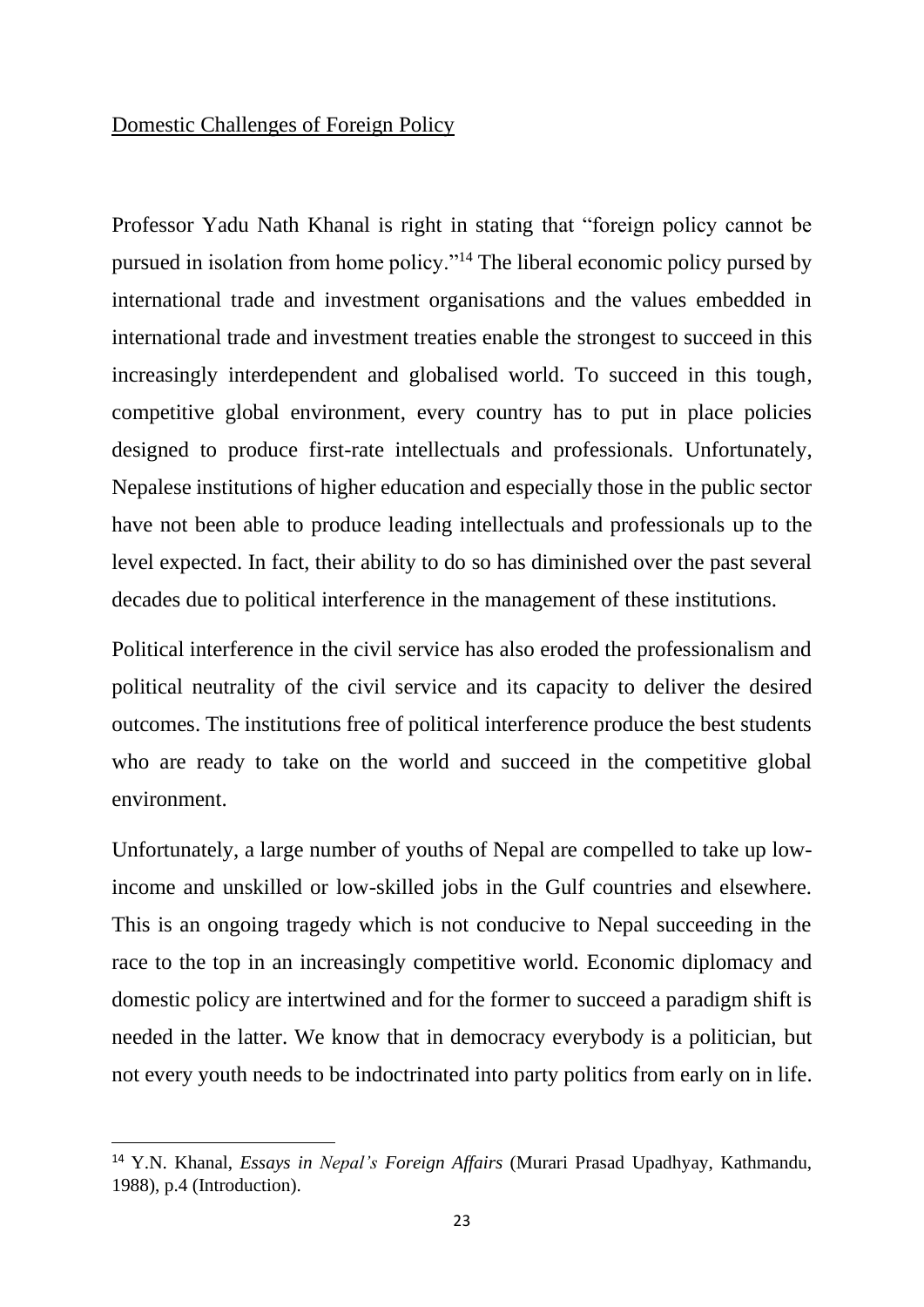It can be counterproductive for the development of the individual as well as the country. A youth should be encouraged to spend time learning and developing skills to be able to compete in a fiercely competitive world and should not be called upon to carry party political flags to serve the interests of political leaders.

The educational establishments in Nepal, the temples of knowledge, should be free of party-politics so that they can focus on producing first-rate intellectuals and professionals, generating knowledge, and developing specialisms. The youth of today are the future in any country and if this foundation is weak the prospects for a country's tomorrow are not compelling.

### Conclusions

To conclude, as a country located between the two giants of Asia, Nepal has traditionally strategically followed a sensible policy to preserve its sovereignty and independence and retain much of its ancient cultural heritage. A British scholar has observed that "of all the states of the world, there is probably a no more fiercely patriotic country than Nepal."<sup>15</sup> However, this country would do well by taking a step up in its foreign policy to project itself internationally and I for one am ready to assist. I am confident that we can assemble a group of prominent international lawyers from within and outside of the region to assist Nepal. Nepal has to grow out of the 'a yam between two stones' mind-set and the self-defeating notions of an insignificant, impoverished, and peripheral state tucked away in the southern flanks of the Himalayas.

The foreign policy of Nepal must have a global outlook, it must go beyond its preoccupation with the management of relations with its two immediate

<sup>15</sup> Perceval Landon, *Nepal* (first published in London in 1928 and AES Reprint 1993 (New Delhi, Asian Educational Services), vol.2, p.2.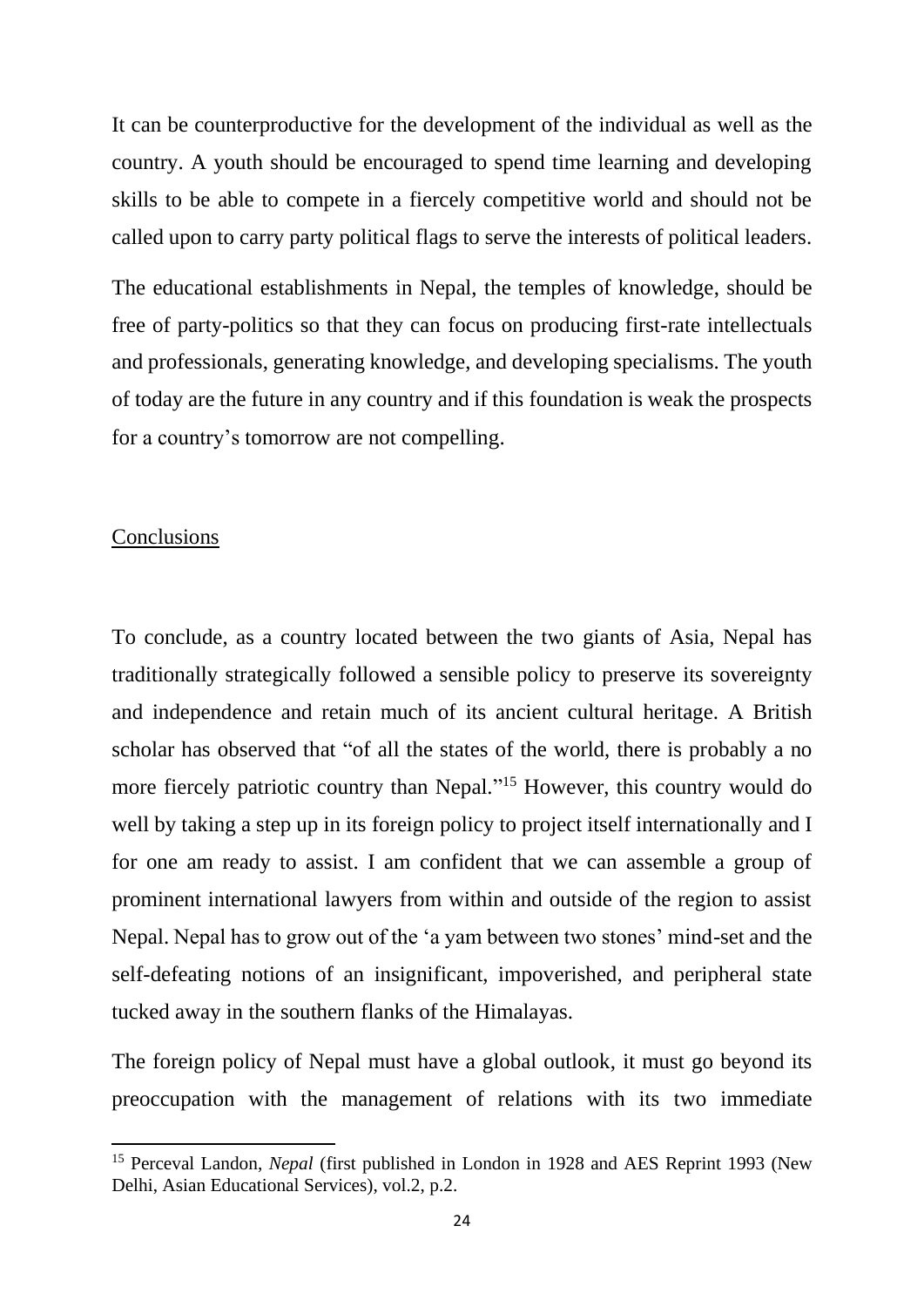neighbours. If some of the ideas I have outlined this afternoon were implemented, Nepal would be poised to gain power and influence in regional politics and make inroads into global politics.

The country is a cradle of Hindu-Buddhist civilisations and has served as a bridge between the Indian and Chinese civilisations for millennia, spreading the message of peace, universalism, multi-culturalism, and tolerance. Therefore, there is every prospect of more prosperity for Nepal, provided that the country is able to put in place sensible policies designed to exploit its comparative advantage and its geostrategic status. As the economic power shifts gradually to the East any of the initiatives that I have outlined today are bound to pay off tomorrow.

Nepal may be perceived to be a small country, but the dreams of the Nepali people are not small. I hope the Nepalese foreign policy will rise to the challenge to realise some of the dreams of the Nepalese people.

May this nation live long as a beacon of peace and freedom in this part of the world!

I thank you for your kind attention.

I will try to answer any questions that you may have.

\* \* \* \* \* \* \* \* \*

## Appendix 1

The following are the publications of Professor Surya P. Subedi that are directly or indirectly related to the international legal aspects of Nepal's external relations: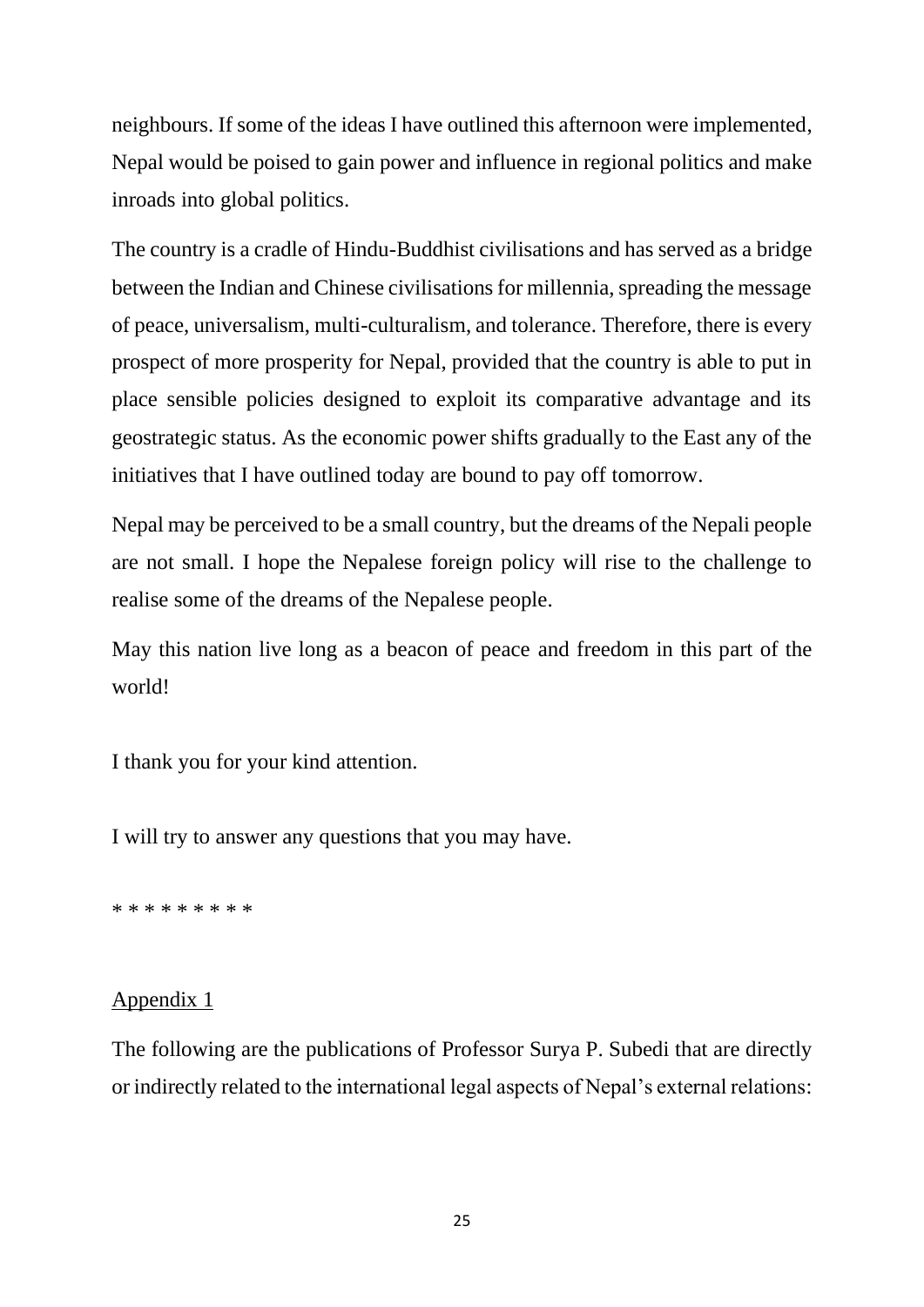Books:

Subedi, S.P., '*Dynamics of Foreign Policy and Law: A study of Indo-Nepal Relations'* (Oxford University Press, 2005).

Subedi, S.P., *International Watercourses Law for the 21st Century: The Case of the River Ganges Basin* (Ashgate Publishing, Aldershot, 2005) (editor and lead author)

*Subedi, S.P., The Workings of Human Rights, Law and Justice: A Journey from Nepal to Nobel Nominee* (Routledge, London/New York, 2022)

*Subedi, S.P., Human Rights in Eastern Civilisations: Some Reflections of a Former UN Special Rapporteur* (Edward Elgar Publishing, Cheltenham, 2021)

Subedi, S.P., *Land and Maritime Zones of Peace in International Law* (Clarendon, Oxford University Press, Oxford, 1996)

Subedi, S.P., *Land-Locked Nepal in International Law* (K Gautam, Kathmandu, 1989)

### Articles and book chapters:

Subedi, S.P., 'When is a Treaty a Treaty in Law? An Analysis of the views of the Supreme Court of Nepal on a Bilateral Agreement between Nepal and India', in Ko Swan Sik et al (eds.) 5 *Asian Yearbook of International Law* (1996)(Kluwer Law International, The Hague), pp.201-210

Subedi, S.P., 'India's New Bilateral Investment Promotion and Protection Treaty with Nepal: A New Trend in State Practice', 28(2) *ICSID Review: Foreign*

26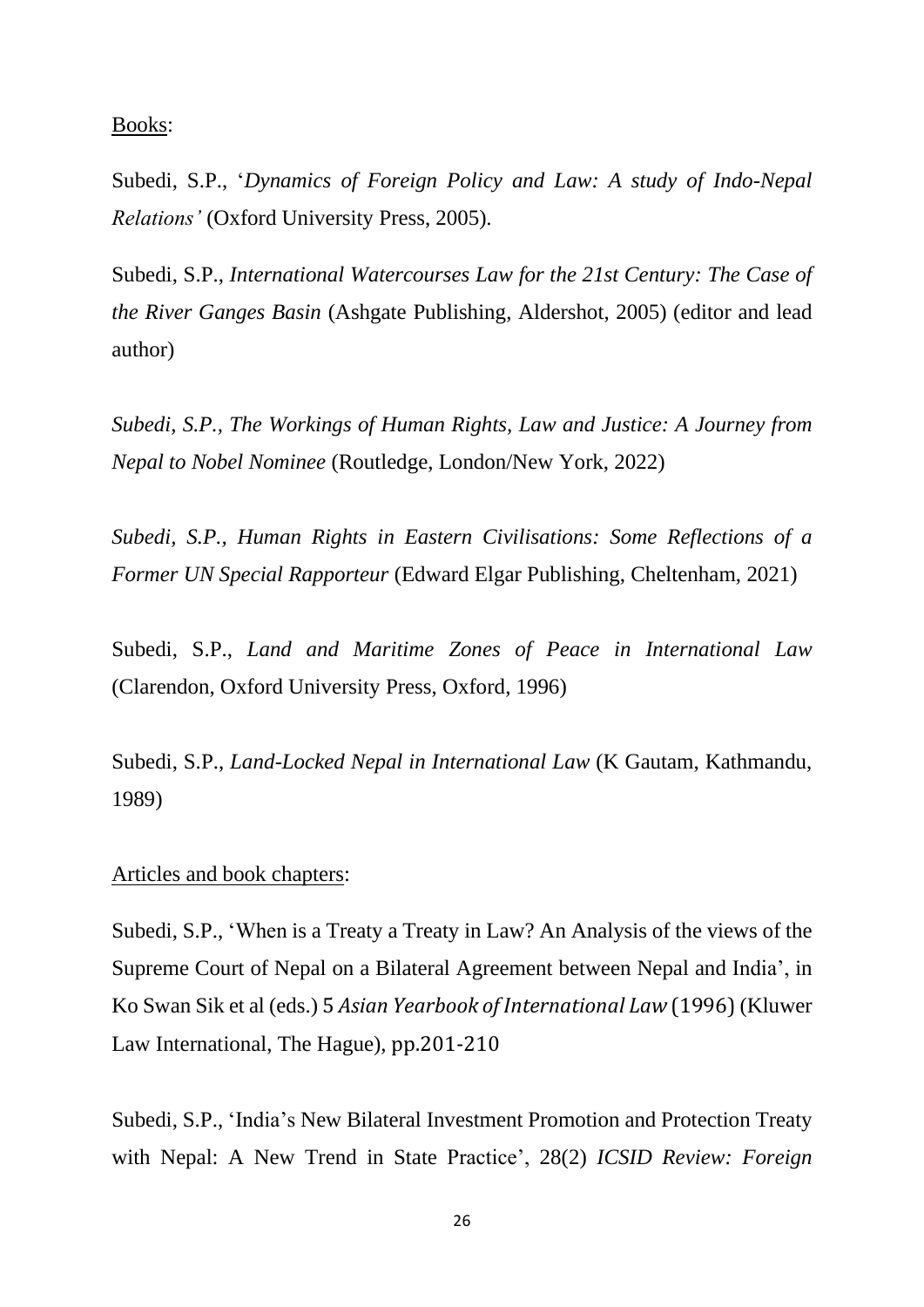*Investment Law Journal* (Oxford University Press, Oxford, Fall 2013), pp.384– 404

Subedi, S.P., 'The Himalayan Frontier Policy of British-India and the Significance of the 1923 Treaty of Friendship between Great Britain and Nepal', 27 *Journal of the Britain-Nepal Society* (December 2003), pp.35–39

Subedi, S.P., 'Regulation of Shared Water Resources in International Law: The Challenge of Balancing Competing Demands', 15(1 & 2) *Nepal Law Review* (Kathmandu, July 2002), pp.1–14

Subedi, S.P., 'Incorporation of the Principle of Sustainable Development into the Development Policies of the Asian Countries', 32 (2) *Environmental Policy and Law* (International Council of Environmental Law, Bonn, April 2002), pp.85-90

Subedi, S.P., 'Hydro-diplomacy in South Asia: The Conclusion of the Ganges and the Mahakali River Treaties', 93(4) *American Journal of International Law* (October 1999), pp.631–640

Subedi, S.P., 'International Law and Land-Locked States: Development of the Freedom of Transit Prior to the Establishment of the United Nations,' serialized in *Nyayadoot* (Nepal Bar Association, Kathmandu), Vol 29, No 1, Issue 103 (pp.1–6), Vol 29, No 2, Issue 104 (pp.12–26) and Vol 29, No 3, Issue 105 (pp.16– 24), 1998–99

Subedi, S.P., 'Transit Arrangements between Nepal and India: A Study in International Law', 2(1) *Geopolitics and International Boundaries* (Frank Cass, London, 1997), pp.175–196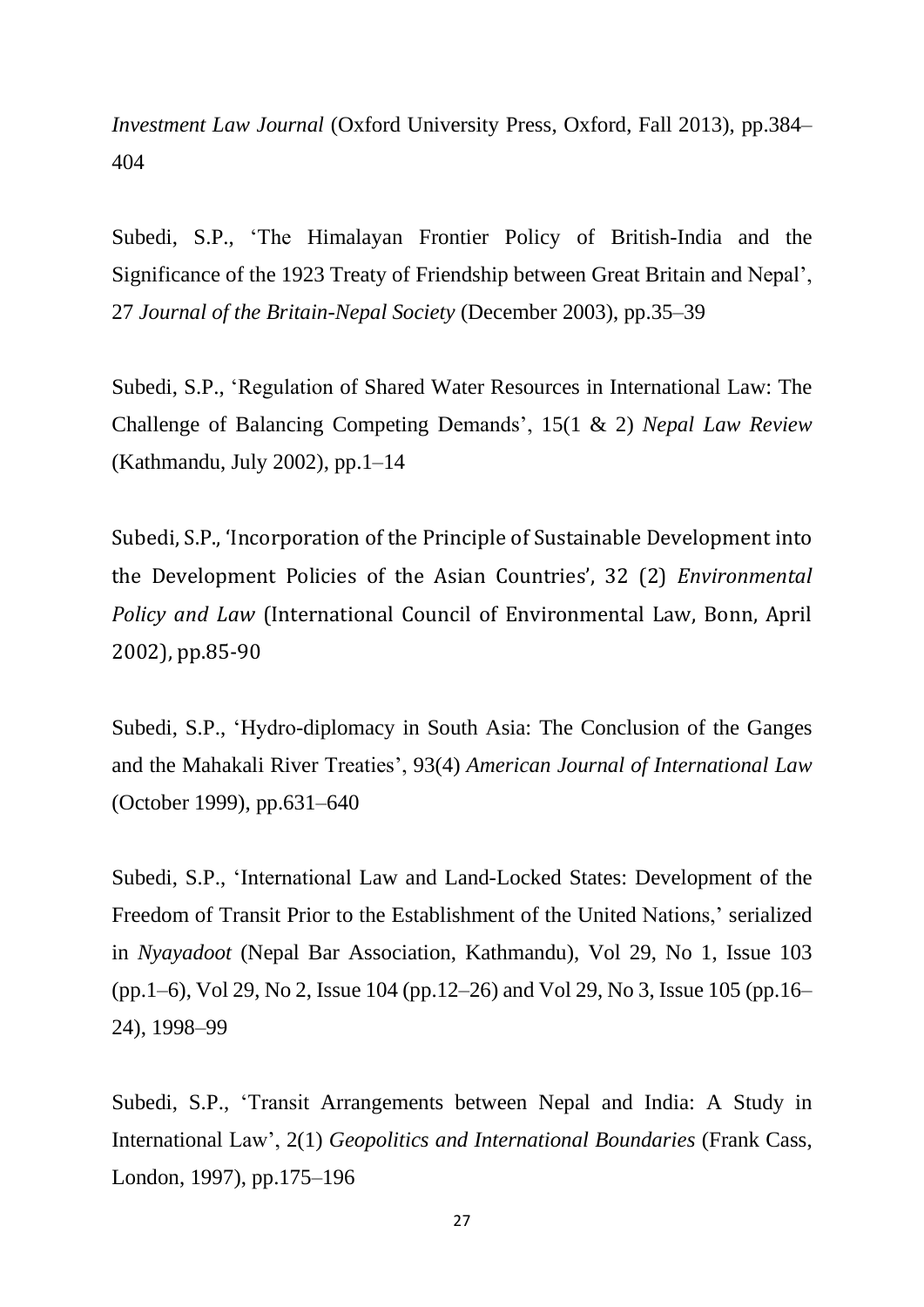Subedi, S.P., 'India-Nepal Security Relations and the 1950 Peace and Friendship Treaty: Time for New Perspectives', 34(3) *Asian Survey* (University of California Press, 1994), pp.273–284

Subedi, S.P., 'The Legal Regime Concerning the Utilization of the Water Resources of the River Ganges Basin', 46 *German Yearbook of International Law* (2004), pp.452-493

Subedi, S.P., 'The Marine Fishery Rights of Land-locked States with Particular Reference to the EEZ', 2(4) *International Journal of Marine and Coastal Law* (1987), pp.227–239

Subedi, S.P., 'Nepal', in Rudiger Wolfrum (ed), *The Max Planck Encyclopaedia of Public International Law* (Oxford University Press, Oxford, 2012), Vol VII, pp.606–612

Subedi, S.P., 'Post-conflict Constitutional Settlement in Nepal and the Role of the United Nations', in Morly Frishman and Sam Muller (eds), *The Dynamics of Constitutionalism in the Age of Globalisation* (Hague Academic Press, The Hague, 2010), pp.71–87

Subedi, S.P., 'The Challenges to the National Security of Nepal and the Role of International Law and Foreign Policy', in Rajan Bhattarai and Geja S Wagle (eds), *Emerging Security Challenges of Nepal* (Nepal Institute for Policy Studies, Kathmandu, 2010), pp.65–110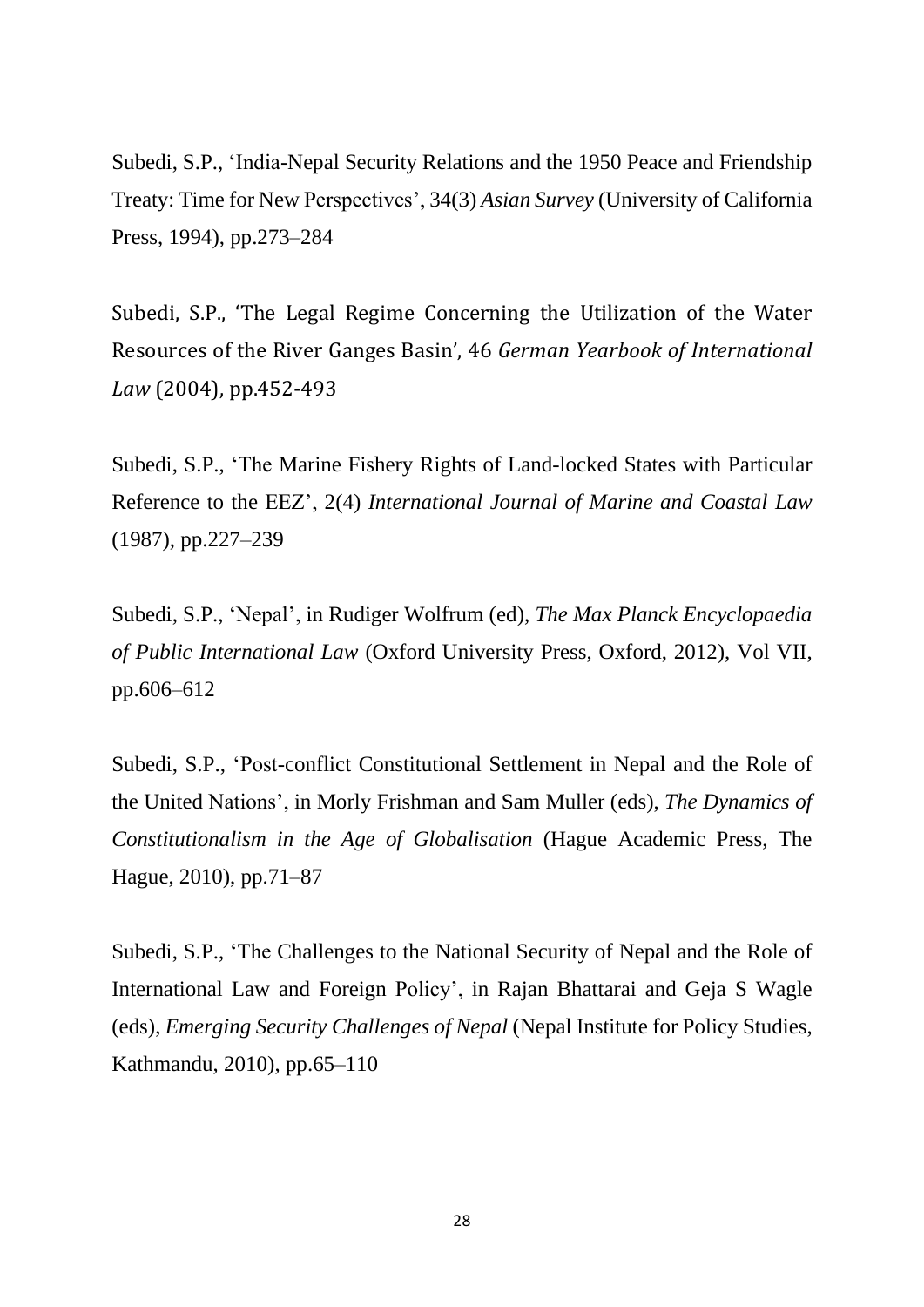Subedi, S.P., 'The Status of International Humanitarian Law in Nepal' (with Hari Phuyal), in VS Mani (ed), *Handbook of International Humanitarian Law in South Asia* (Oxford University Press, New Delhi, 2007), pp.86–91

Subedi, S.P., 'Access to Environmental Justice in a Politically Unstable Environment: A Case Study of Nepal', in Andrew Harding (ed.), *Access to Environmental Justice: A Comparative Study* (Brill/Martinus Nijhoff, 2007), pp.157-176

Subedi, S.P., 'The Problems and Prospects of Offshore Banking in Nepal', 34 (141) *Nyaydoot*(a bi-monthly publication of Nepal Bar Association)(English Special Issue, 2004), pp.1-8

Subedi, S.P., 'The Concept in Hinduism of "Just War"', 8 (2) *Journal of Conflict and Security Law* (Oxford University Press, 2003), pp.339-361

Subedi, S.P., 'Are the Principles of Human Rights "Western" Ideas? An Analysis of the Claim of the "Asian" Concept of Human Rights from the Perspectives of Hinduism', 30 (1) *California Western International Law Journal* (Fall 1999), pp.45-69

Subedi, S.P., 'The United Nations and the Trade and Transit Problems of Landlocked States', in Martin Glassner (ed), *The United Nations at Work* (Greenwood Publishing, Inc, Westport, 1998), pp.134–160

Subedi, S.P., 'Indo-Nepal Relations: The Causes of Conflict and their Resolution', in Subrata K Mitra and Dietmar Rothermund (eds), *Legitimacy and*